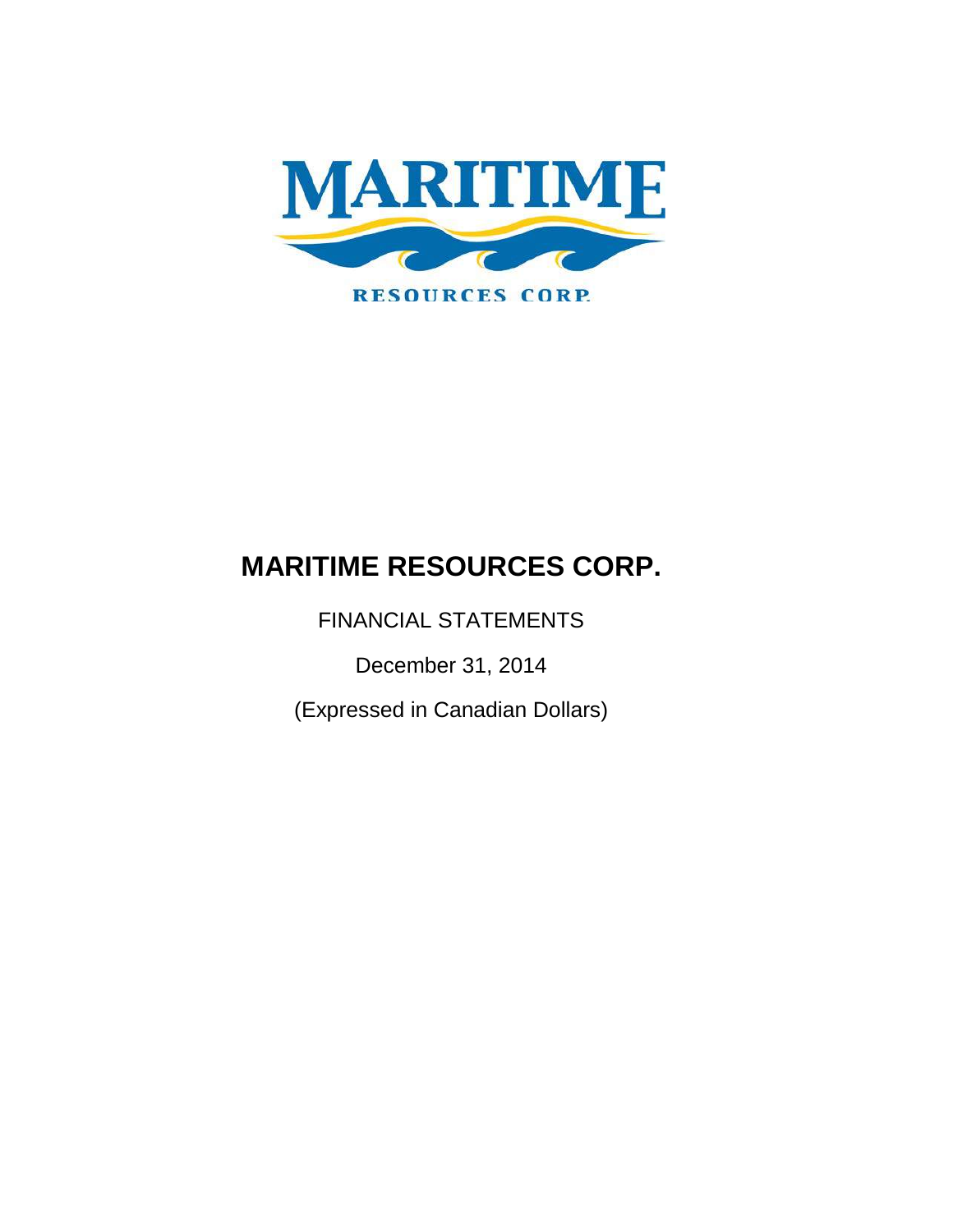# **INDEPENDENT AUDITORS' REPORT**

# To the Shareholders of Maritime Resources Corp.

We have audited the accompanying financial statements of Maritime Resources Corp., which comprise the statements of financial position as at December 31, 2014 and 2013, and the statements of loss and comprehensive loss, changes in shareholders' equity and cash flows for the years then ended, and a summary of significant accounting policies and other explanatory information.

## *Management's Responsibility for the Financial Statements*

Management is responsible for the preparation and fair presentation of these financial statements in accordance with International Financial Reporting Standards, and for such internal control as management determines is necessary to enable the preparation of financial statements that are free from material misstatement, whether due to fraud or error.

#### *Auditors' Responsibility*

Our responsibility is to express an opinion on these financial statements based on our audits. We conducted our audits in accordance with Canadian generally accepted auditing standards. Those standards require that we comply with ethical requirements and plan and perform the audit to obtain reasonable assurance about whether the financial statements are free from material misstatement.

An audit involves performing procedures to obtain audit evidence about the amounts and disclosures in the financial statements. The procedures selected depend on the auditors' judgment, including the assessment of the risks of material misstatement of the financial statements, whether due to fraud or error. In making those risk assessments, the auditor considers internal control relevant to the entity's preparation and fair presentation of the financial statements in order to design audit procedures that are appropriate in the circumstances, but not for the purpose of expressing an opinion on the effectiveness of the entity's internal control. An audit also includes evaluating the appropriateness of accounting policies used and the reasonableness of accounting estimates made by management, as well as evaluating the overall presentation of the financial statements.

We believe that the audit evidence we have obtained in our audits is sufficient and appropriate to provide a basis for our audit opinion.

#### *Opinion*

In our opinion, these financial statements present fairly, in all material respects, the financial position of Maritime Resources Corp. as at December 31, 2014 and 2013 and its financial performance and its cash flows for the years then ended in accordance with International Financial Reporting Standards.



1200 - 609 Granville Street, P.O. Box 10372, Pacific Centre, Vancouver, B.C., Canada V7Y 1G6 Telephone (604) 687-0947 Fax (604) 687-6172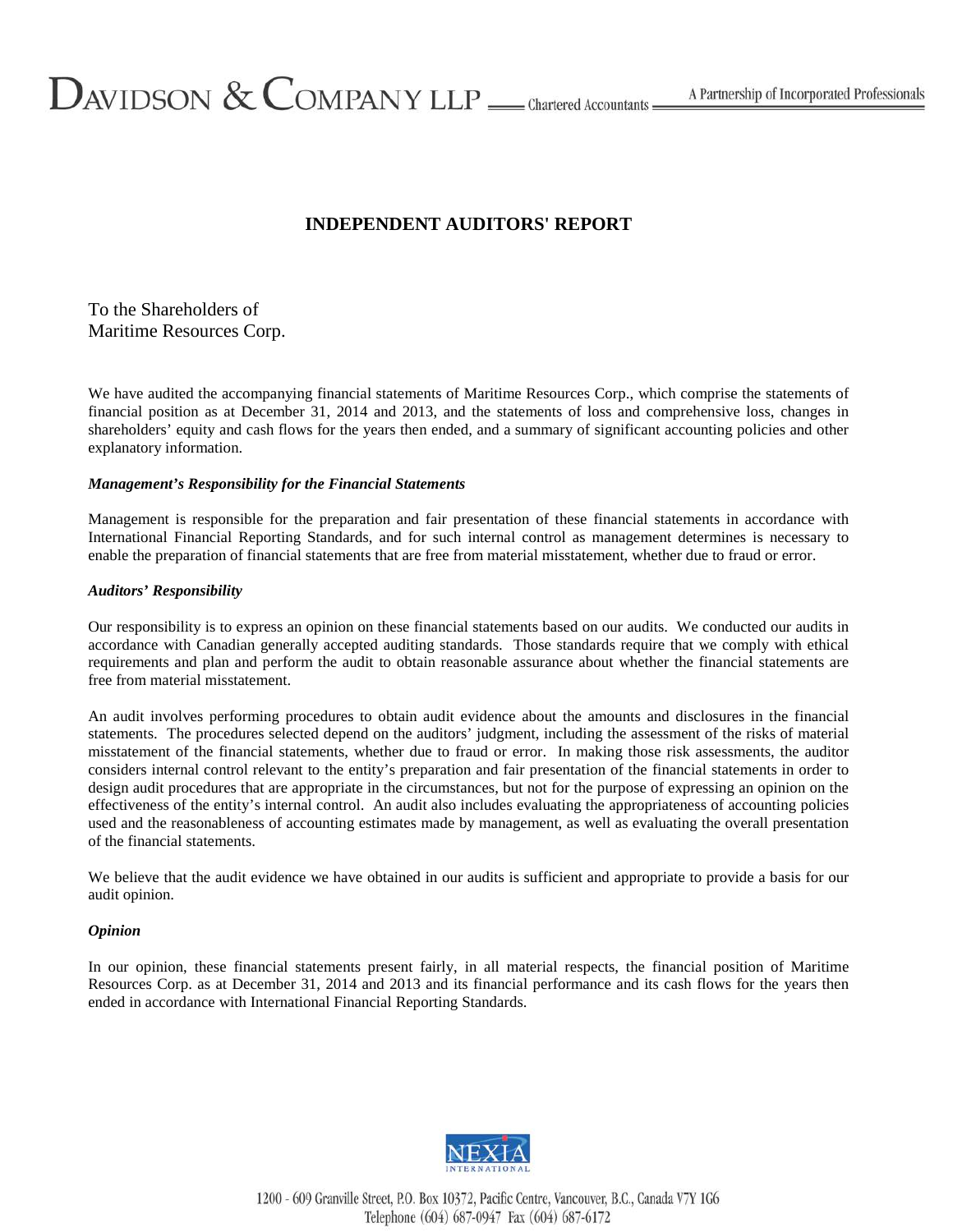#### *Emphasis of Matter*

Without qualifying our opinion, we draw attention to Note 1 in the financial statements which describes conditions and matters that indicate the existence of a material uncertainty that may cast significant doubt about Maritime Resources Corp.'s ability to continue as a going concern.

# **"DAVIDSON & COMPANY LLP"**

Vancouver, Canada Chartered Accountants

March 17, 2015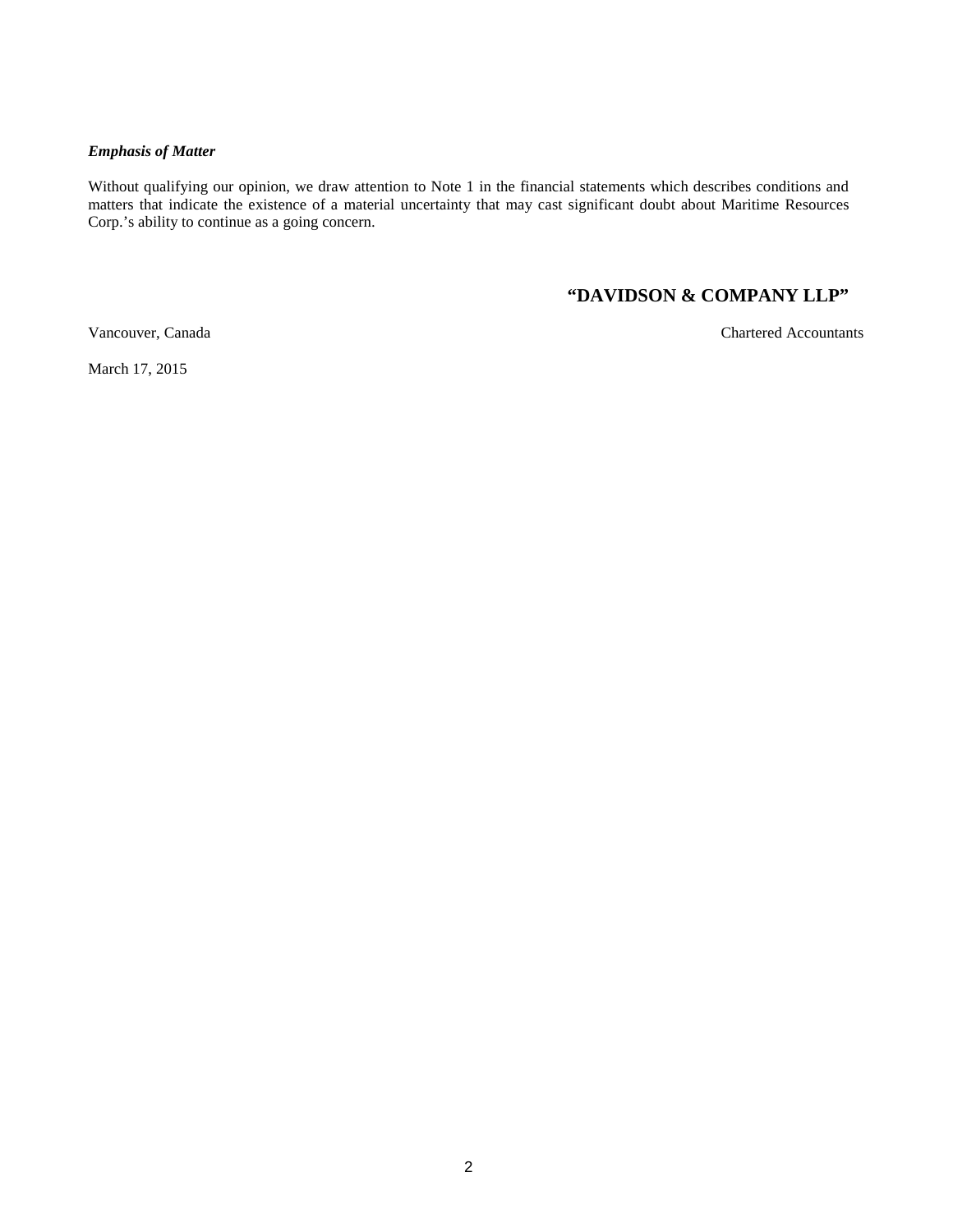# **Statements of Financial Position**

# **As at December 31**

(Expressed in Canadian Dollars)

|                                             | Note           | 2014            | 2013            |
|---------------------------------------------|----------------|-----------------|-----------------|
| <b>Assets</b>                               |                |                 |                 |
| <b>Current assets</b>                       |                |                 |                 |
| Cash                                        |                | \$<br>155,709   | \$<br>158,478   |
| Receivables                                 | $\,6$          | 6,284           | 9,378           |
| Prepaid expenses                            |                | 4,853           | 10,785          |
| Advance                                     |                | 8,500           |                 |
|                                             |                | 175,346         | 178,641         |
| Exploration and evaluation assets           | $\overline{7}$ | 4,798,178       | 4,600,234       |
|                                             |                | \$<br>4,973,524 | \$<br>4,778,875 |
| <b>Liabilities and Shareholders' Equity</b> |                |                 |                 |
| <b>Current liabilities</b>                  |                |                 |                 |
| Accounts payable and accrued liabilities    | 8              | \$<br>34,118    | \$<br>140,693   |
| Loans                                       | 9              | 237,930         | 120,000         |
|                                             |                | 272,048         | 260,693         |
| <b>Shareholders' Equity</b>                 |                |                 |                 |
| Share capital                               | 11             | 6,082,485       | 5,524,652       |
| Warrants                                    | 12             | 6,400           |                 |
| Share-based payments reserve                | 11             | 574,498         | 402,652         |
| <b>Deficit</b>                              |                | (1,961,907)     | (1,409,122)     |
|                                             |                | 4,701,476       | 4,518,182       |
|                                             |                | \$<br>4,973,524 | \$<br>4,778,875 |

See accompanying notes to the financial statements.

Nature of operations and ability to continue as a going concern (note 1)

Subsequent events (note 15)

Approved on behalf of the Board:

*"Douglas Fulcher"* Director

Douglas Fulcher

<u>"Maynard Brown" </u> Director

Maynard Brown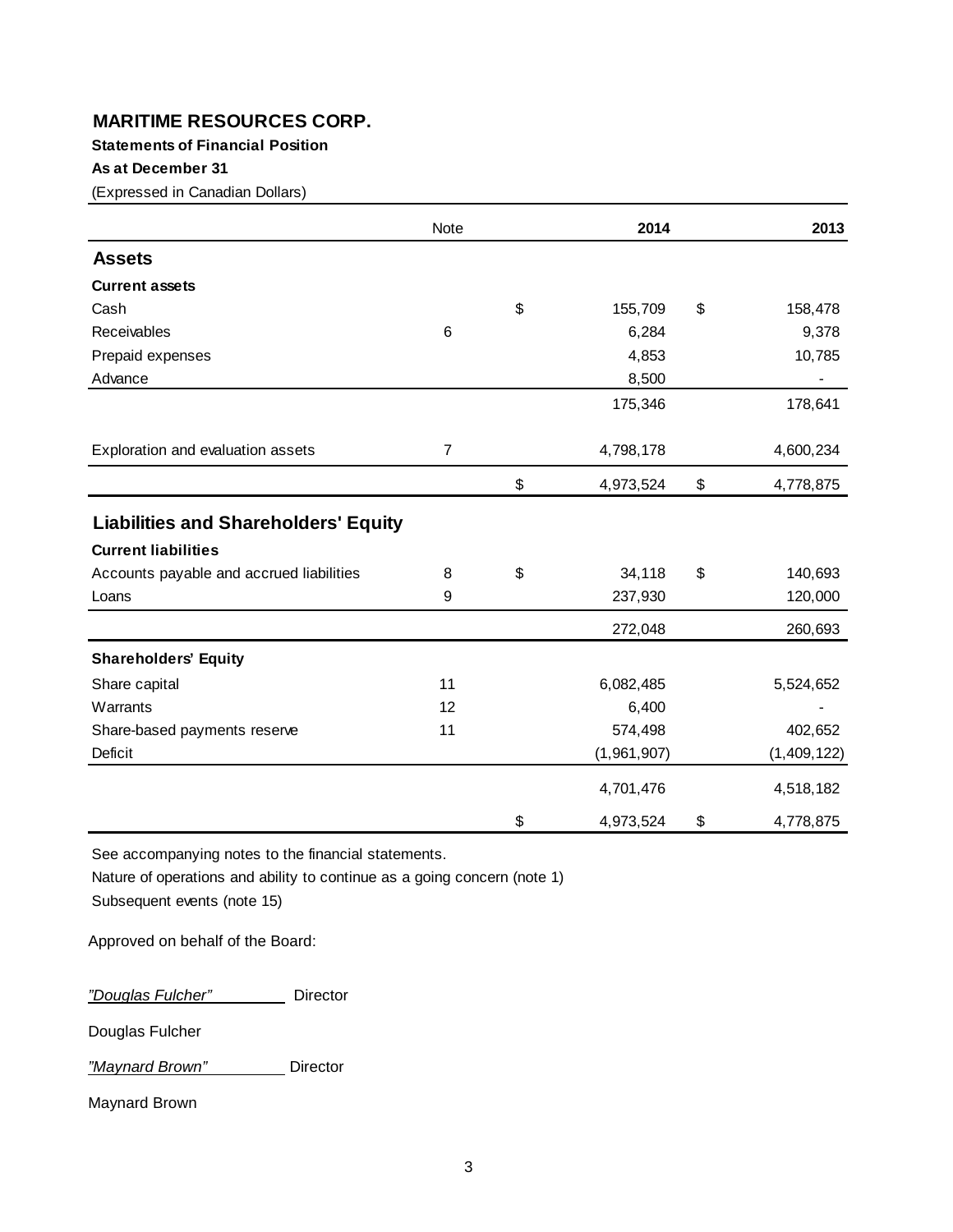**Statements of Loss and Comprehensive Loss**

**For the Years Ended December 31**

(Expressed in Canadian Dollars)

| Note                                                                     |          | 2014         |      | 2013         |
|--------------------------------------------------------------------------|----------|--------------|------|--------------|
| <b>Expenses</b>                                                          |          |              |      |              |
| Administration                                                           | \$<br>\$ | 91,662 \$    |      | 87,018       |
| Consulting                                                               |          | 137,167      |      | 151,600      |
| Directors' fees                                                          |          | ٠            |      | 90,000       |
| 9<br>Financing expense and interest on loans payable                     |          | 11,665       |      | 96,674       |
| Investor relations and promotion                                         |          | 86,308       |      | 106,634      |
| Professional fees                                                        |          | 68,487       |      | 43,374       |
| Share-based payments<br>11(c)                                            |          | 173,620      |      | 114,526      |
| Loss Before Deferred Tax Recovery                                        |          | (568, 909)   |      | (689, 826)   |
| 14<br>Deferred tax recovery - flow-through                               |          | 14,350       |      | 64,950       |
| 14<br>Deferred tax recovery                                              |          |              |      | 27,934       |
| Loss and Comprehensive Loss for the Year                                 | \$<br>\$ | (554, 559)   | - \$ | (596, 942)   |
| Loss Per Share - Basic and Diluted                                       | \$<br>\$ | $(0.016)$ \$ |      | (0.019)      |
| Weighted Average Number of Common Shares Outstanding - Basic and Diluted |          | 34,697,342   |      | 31, 157, 145 |

See accompanying notes to the financial statements.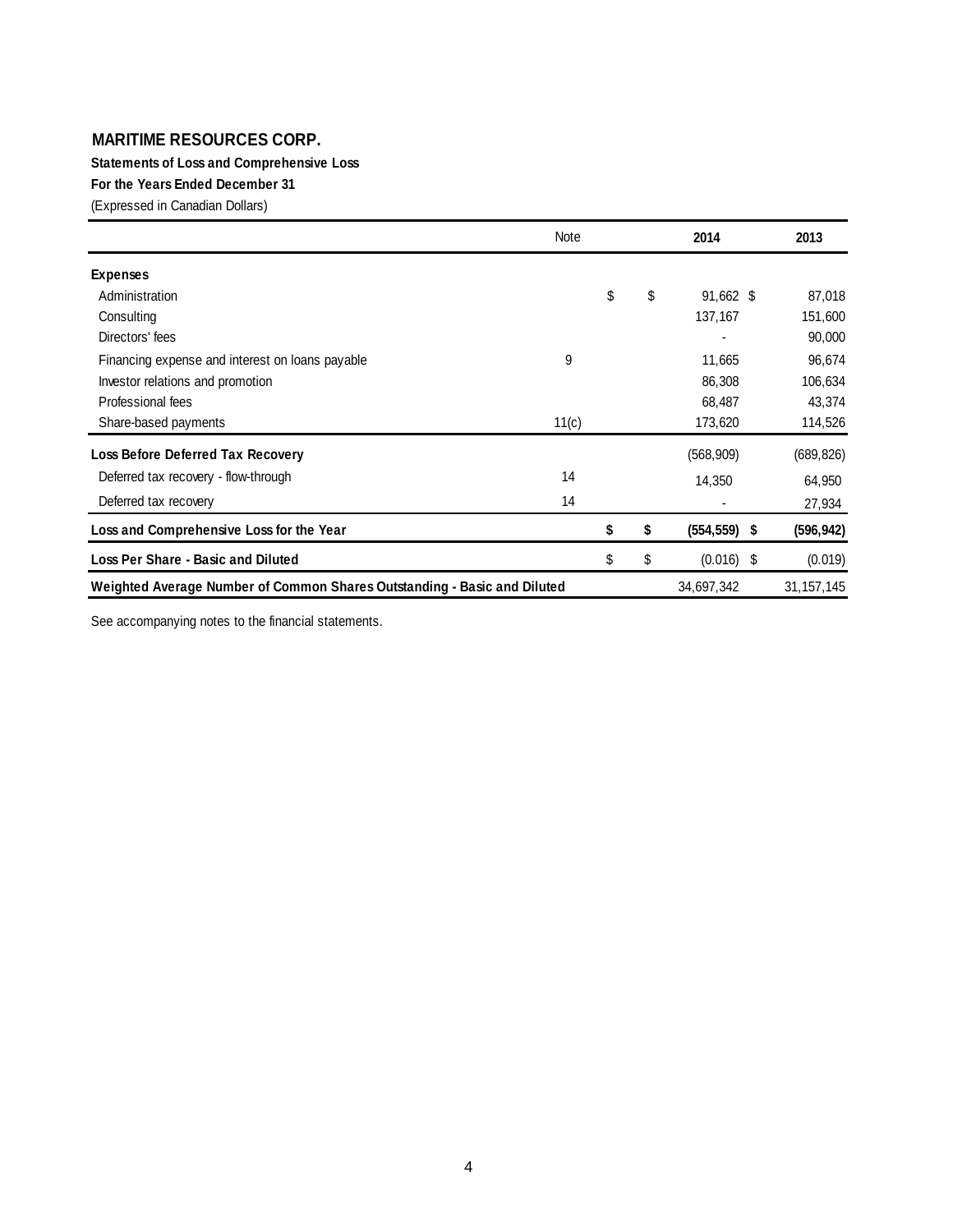#### **Statements of Cash Flows**

## **For the Years Ended December 31**

(Expressed in Canadian Dollars)

|                                                                                   | 2014                     | 2013          |
|-----------------------------------------------------------------------------------|--------------------------|---------------|
| <b>Operating Activities</b>                                                       |                          |               |
| Loss for the year                                                                 | \$<br>$(554, 559)$ \$    | (596, 942)    |
| Items not involving cash:                                                         |                          |               |
| Share-based payments                                                              | 173,620                  | 114,526       |
| Financing expense and interest accrued on loan payable                            | 11,665                   | 96,674        |
| Deferred tax recovery - flow-through                                              | (14, 350)                | (64, 950)     |
| Deferred tax expense (recovery)                                                   |                          | (27, 934)     |
| Changes in non-cash working capital:                                              |                          |               |
| Receivables                                                                       | 3,094                    | 85,301        |
| Prepaid expenses                                                                  | 5,932                    | (399)         |
| Advance                                                                           | (8,500)                  |               |
| Accounts payable and accrued liabilities                                          | (105, 173)               | 64,499        |
| <b>Cash Used in Operating Activities</b>                                          | (488, 271)               | (499,827)     |
| <b>Investing Activities</b>                                                       |                          |               |
| Exploration and evaluation expenditures (net)                                     | (200, 041)               | (250, 192)    |
| Government grants and cost recovery received on exploration and evaluation assets | $\overline{\phantom{a}}$ | 153,898       |
| <b>Cash Used in Investing Activities</b>                                          | (200, 041)               | (96, 294)     |
| <b>Financing Activities</b>                                                       |                          |               |
| Loan proceeds                                                                     | 275,000                  |               |
| Repayment of loan                                                                 | (120,000)                | (280,000)     |
| Interest paid                                                                     | (6,707)                  | (42, 317)     |
| Shares and warrants issued for cash                                               | 537,250                  | 699,576       |
| <b>Cash Provided by Financing Activities</b>                                      | 685,543                  | 377,259       |
| Change in cash for the year                                                       | (2,769)                  | (218, 862)    |
| Cash, Beginning of Year                                                           | 158,478                  | 377,340       |
| Cash, End of Year                                                                 | \$<br>155,709            | \$<br>158,478 |
| Cash paid for interest                                                            | \$<br>6,707              | \$<br>42,317  |
| Cash paid for taxes                                                               | \$                       | \$            |
| Exploration and evaluation assets included in accounts payable and                |                          |               |
| accrued liabilities                                                               | \$<br>779                | \$<br>2,876   |
|                                                                                   |                          |               |
| <b>Non-Cash Financing activities:</b>                                             |                          |               |
| Fair value of shares issued to lenders                                            | \$<br>41,333             | \$            |
| Fair value of warrants issued                                                     | \$<br>6,400              | \$            |
| Adjustment for exercise/expiry of warrants                                        | \$                       | \$<br>102,664 |
| Adjustment for exercise/expiry of options                                         | \$                       | \$<br>67,168  |

See accompanying notes to the financial statements.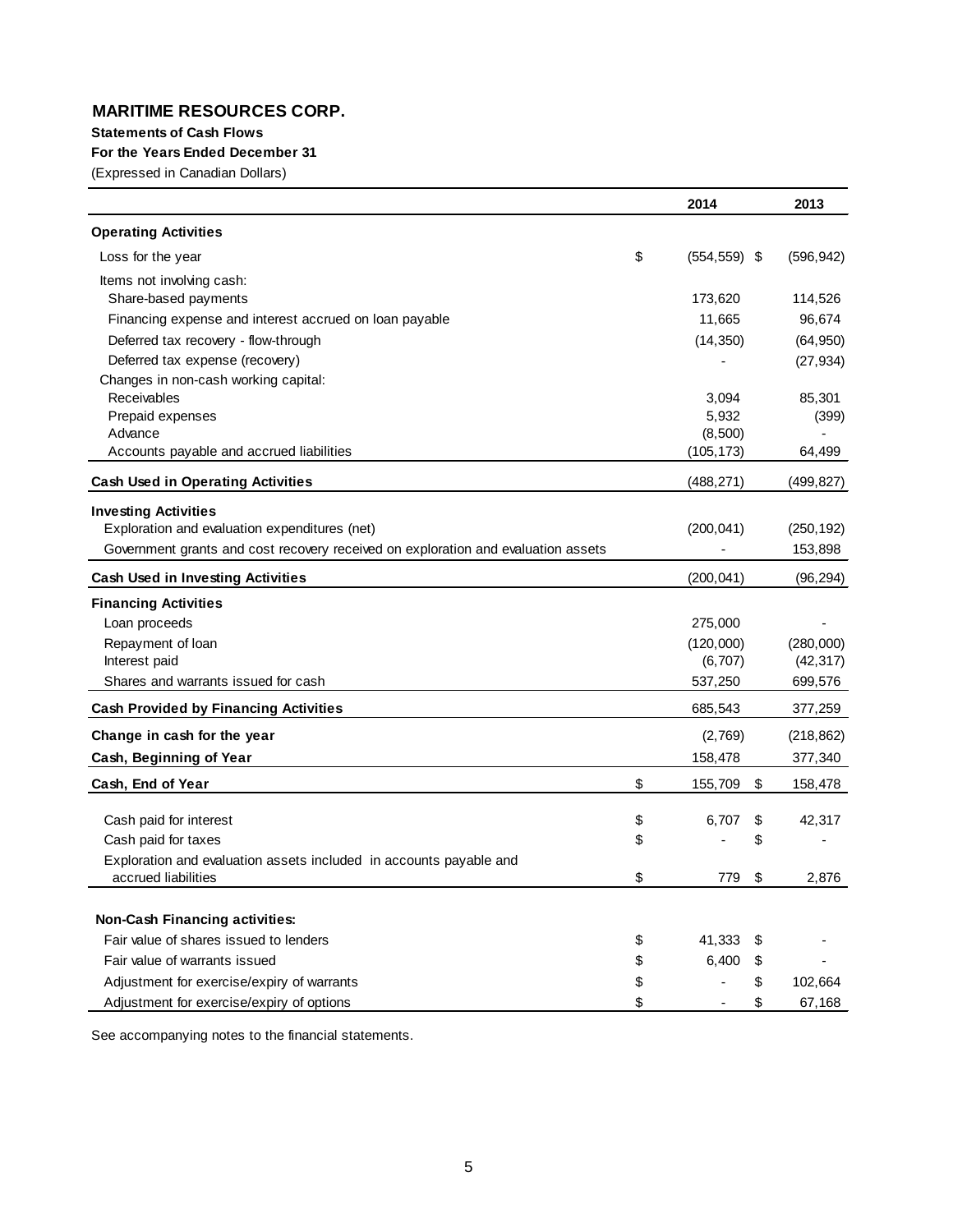# **For the Years Ended December 31 Statements of Changes in Shareholders' Equity**

(Expressed in Canadian Dollars)

|                                                                    |                      |               |  |           |                 |           |    | Share-based |               |                          |    | <b>Total</b>  |
|--------------------------------------------------------------------|----------------------|---------------|--|-----------|-----------------|-----------|----|-------------|---------------|--------------------------|----|---------------|
|                                                                    | <b>Share Capital</b> |               |  |           | <b>Payments</b> |           |    |             | Shareholders' |                          |    |               |
|                                                                    | Note                 | <b>Shares</b> |  | Amount    |                 | Warrants  |    | Reserve     |               | <b>Deficit</b>           |    | <b>Equity</b> |
| Balance, December 31, 2012                                         |                      | 30,524,825    |  | 4,698,373 |                 | 102,664   | S. | 355,304     | - \$          | (855, 319)               | -S | 4,301,022     |
| Loss for the year                                                  |                      |               |  |           |                 |           |    |             |               | (596, 942)               |    | (596, 942)    |
| Exercise of stock options                                          |                      | 400,000       |  | 80,000    |                 |           |    |             |               |                          |    | 80,000        |
| <b>Exercise of warrants</b>                                        |                      | 2,478,305     |  | 619,576   |                 |           |    |             |               | ۰                        |    | 619,576       |
| Non-cash transactions                                              |                      |               |  |           |                 |           |    |             |               |                          |    |               |
| Reclassification of share-based payments on options exercise       |                      |               |  | 52,354    |                 |           |    | (52, 354)   |               |                          |    |               |
| Transfer of fair value assigned under IFRS on exercise of warrants |                      |               |  | 74,349    |                 | (74, 349) |    |             |               |                          |    |               |
| Share-based payments                                               |                      |               |  |           |                 |           |    | 114,526     |               |                          |    | 114,526       |
| Transfer of warrants expired                                       |                      |               |  |           |                 | (28, 315) |    |             |               | 28,315                   |    |               |
| Transfer of share-based payments expired                           |                      |               |  |           |                 |           |    | (14, 824)   |               | 14,824                   |    |               |
| Balance, December 31, 2013                                         |                      | 33,403,130    |  | 5,524,652 | \$              |           | S  | 402,652     |               | \$(1,409,122)            |    | 4,518,182     |
| Loss for the year                                                  |                      |               |  |           |                 |           |    |             |               | (554, 559)               |    | (554, 559)    |
| Shares and warrants issued upon private placement                  | 11(b)                | 2,098,000     |  | 530,850   |                 | 6,400     |    |             |               |                          |    | 537,250       |
| Non-cash transactions                                              |                      |               |  |           |                 |           |    |             |               |                          |    |               |
| Other liability on flow-through share premium                      | 14                   |               |  | (14, 350) |                 |           |    |             |               | ۰                        |    | (14, 350)     |
| Shares issued to lenders                                           |                      | 366,665       |  | 41,333    |                 |           |    |             |               | $\overline{\phantom{a}}$ |    | 41,333        |
| Share-based payments                                               |                      |               |  |           |                 |           |    | 173,620     |               |                          |    | 173,620       |
| Transfer of share-based payments expired                           |                      |               |  | $\,$      |                 |           |    | (1, 774)    |               | 1,774                    |    | $\sim$        |
| Balance, December 31, 2014                                         |                      | 35,867,795    |  | 6,082,485 | S               | 6,400     |    | 574,498     |               | \$(1,961,907)            |    | 4,701,476     |

See accompanying notes to the financial statements.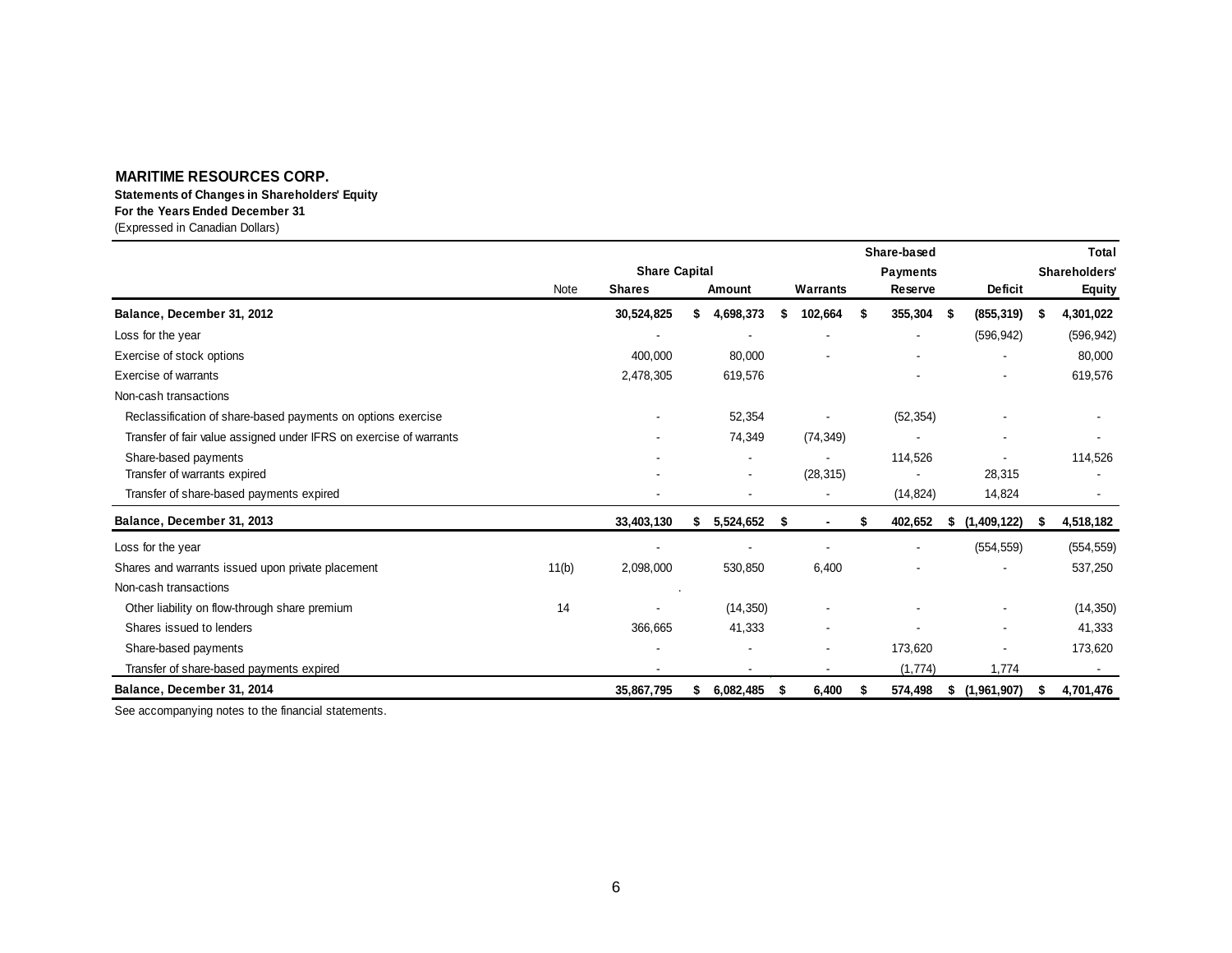# **1. NATURE OF OPERATIONS AND ABILITY TO CONTINUE AS A GOING CONCERN**

Maritime Resources Corp. (the "Company" or "Maritime") was incorporated under the *Business Corporations Act* (British Columbia) on May 14, 2007. The principal activities of the Company are the exploration of resource properties in Green Bay, Newfoundland, Canada. The Company is considered to be in the exploration stage.

The address of the Company's corporate office and principal place of business is Suite 615 – 800 West Pender Street, Vancouver, British Columbia, Canada, V6C 2V6.

These financial statements of the Company have been prepared in accordance with International Financial Reporting Standards ("IFRS") on a going concern basis, which contemplates that the Company will be able to realize its assets and discharge its liabilities in the normal course of business. Accordingly, these financial statements do not include any adjustments to the amounts and classification of assets and liabilities that might be necessary should the Company be unable to continue as a going concern.

The Company's continuing operations as intended are dependent upon its ability to identify, evaluate and negotiate the acquisition of, participation in or interest in new properties, assets or business opportunities, and raise additional funds by way of equity financings. Any acquisition may be subject to shareholder and regulatory approval and obtaining the necessary financing. Should the Company be unable to complete such a transaction, its ability to raise sufficient financing to maintain operations may be impaired. The available funds are insufficient to continue operations for the ensuing year. Although the Company has been successful at raising funds in the past through the issuance of share capital, it is uncertain whether it will be able to continue this financing in the future. These material uncertainties may cast significant doubt on the Company's ability to continue as a going concern.

## **2. STATEMENT OF COMPLIANCE**

These financial statements, including comparatives, have been prepared in accordance with International Financial Reporting Standards ("IFRS") as issued by the International Accounting Standards Board ("IASB") and interpretations issued by the International Financial Reporting Interpretations Committee ("IFRIC"). The financial statements have been prepared on a historical basis, using the accrual basis of accounting except for cash flow information. The accounting policies set out in Note 3 have been applied consistently to all years presented in these financial statements unless otherwise indicated.

These financial statements were authorized for issue by the Board of Directors on March 17, 2015.

# **3. SIGNIFICANT ACCOUNTING POLICIES**

The financial statements have been prepared using the historical cost basis, except for financial instruments which are stated at fair value.

(a) Use of estimates and judgment

The preparation of financial statements requires management to make judgments, estimates and assumptions that affect the application of policies and reported amounts of assets and liabilities, and revenue and expenses. The estimates and associated assumptions are based on historical experience and various other factors that are believed to be reasonable under the circumstances, the results of which form the basis of making the judgments about carrying values of assets and liabilities that are not readily apparent from other sources. Actual results may differ from these estimates.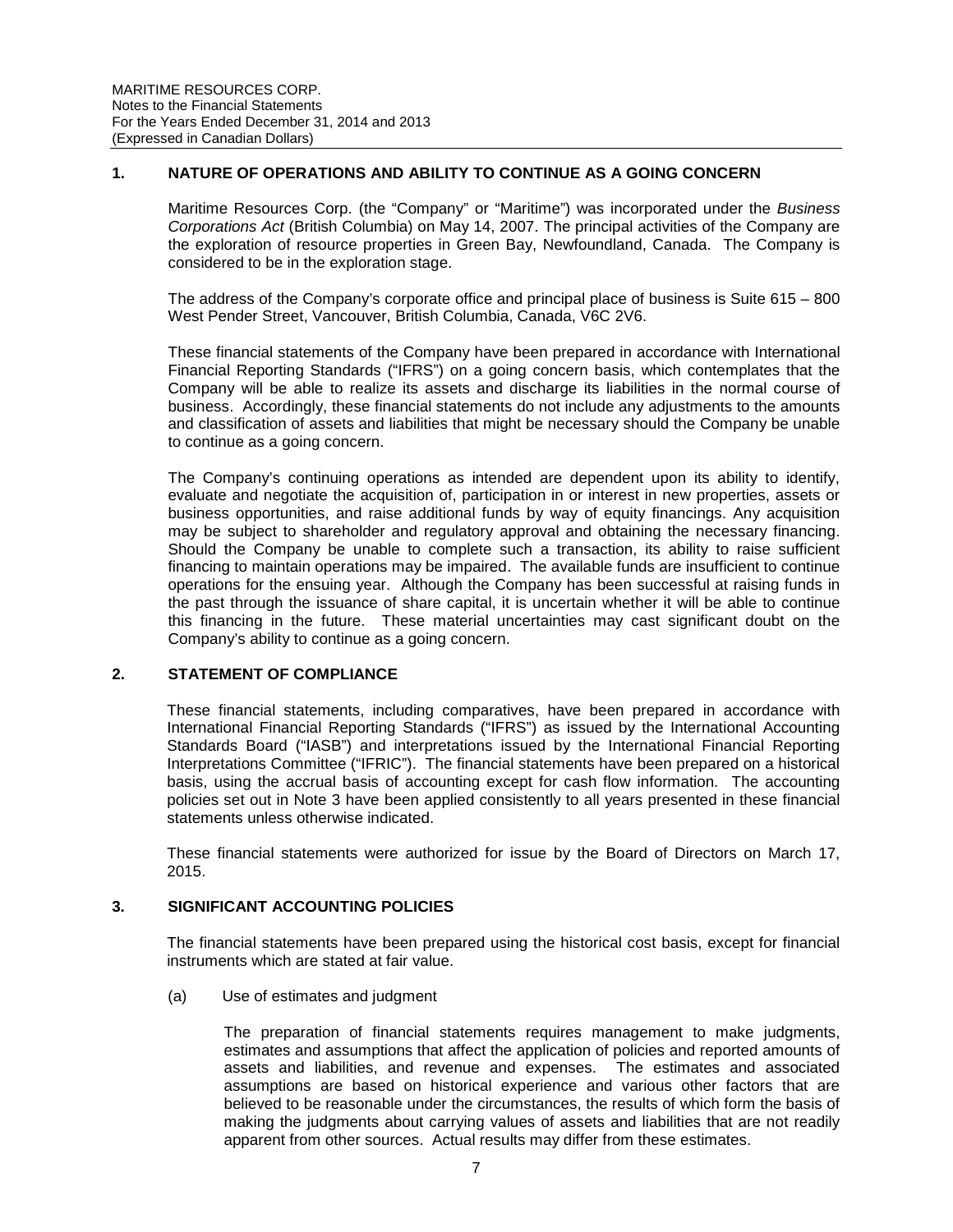The estimates and underlying assumptions are reviewed on an ongoing basis. Revisions to accounting estimates are recognized in the period in which the estimate is revised if the revision affects only that period or in the period of the revision and further periods if the review affects both current and future periods.

Critical judgments exercised in the application of accounting policies and estimates having the most significant effects on the amounts recognized in these financial statements include:

#### Judgment:

*Economic recoverability and profitability of future economic benefits of exploration and evaluation assets* – Management has determined that exploration, evaluation and related costs incurred which were capitalized may have future economic benefits and may be economically recoverable. Management uses several criteria in its assessments of economic recoverability and probability of future economic benefits, including geological and other technical information, a history of conversion of mineral deposits with similar characteristics to its properties, evaluation of permitting and environmental issues and other such factors.

#### Estimates:

*Valuation of share-based payments, agent compensation and finders' warrants* – The Company uses the Black-Scholes Pricing Model for valuation of *share*-based payments, agent compensation and finders' warrants, which requires the input of subjective assumptions including expected price volatility, interest rate, and forfeiture rate. Changes in the input assumptions can materially affect the fair value estimate and the Company's results and equity reserves.

*Income taxes* – In assessing the probability of realizing deferred tax assets, management makes estimates related to expectation of future taxable income, applicable tax opportunities, expected timing of reversals of existing temporary differences and the likelihood that tax position taken will be sustained upon examination by applicable tax authorities. In making its assessments, management gives additional weight to positive and negative evidence that can be objectively verified.

While management believes that these estimates are reasonable, actual results could differ from those estimates and could impact future results of operation and cash flows.

#### (b) Functional and presentation currency

The Company's functional and presentation currency is the Canadian dollar.

(c) Cash

Cash consists of cash on hand and demand deposits that are subject to an insignificant risk of change in value.

(d) Exploration and evaluation assets ("E&E")

Once the legal right to explore a property has been obtained, costs directly related to E&E expenditures are recognized and capitalized, in addition to the acquisition costs, net of recoveries, on a property-by-property basis. These direct expenditures include such costs as materials used, surveying costs, drilling costs and payments made to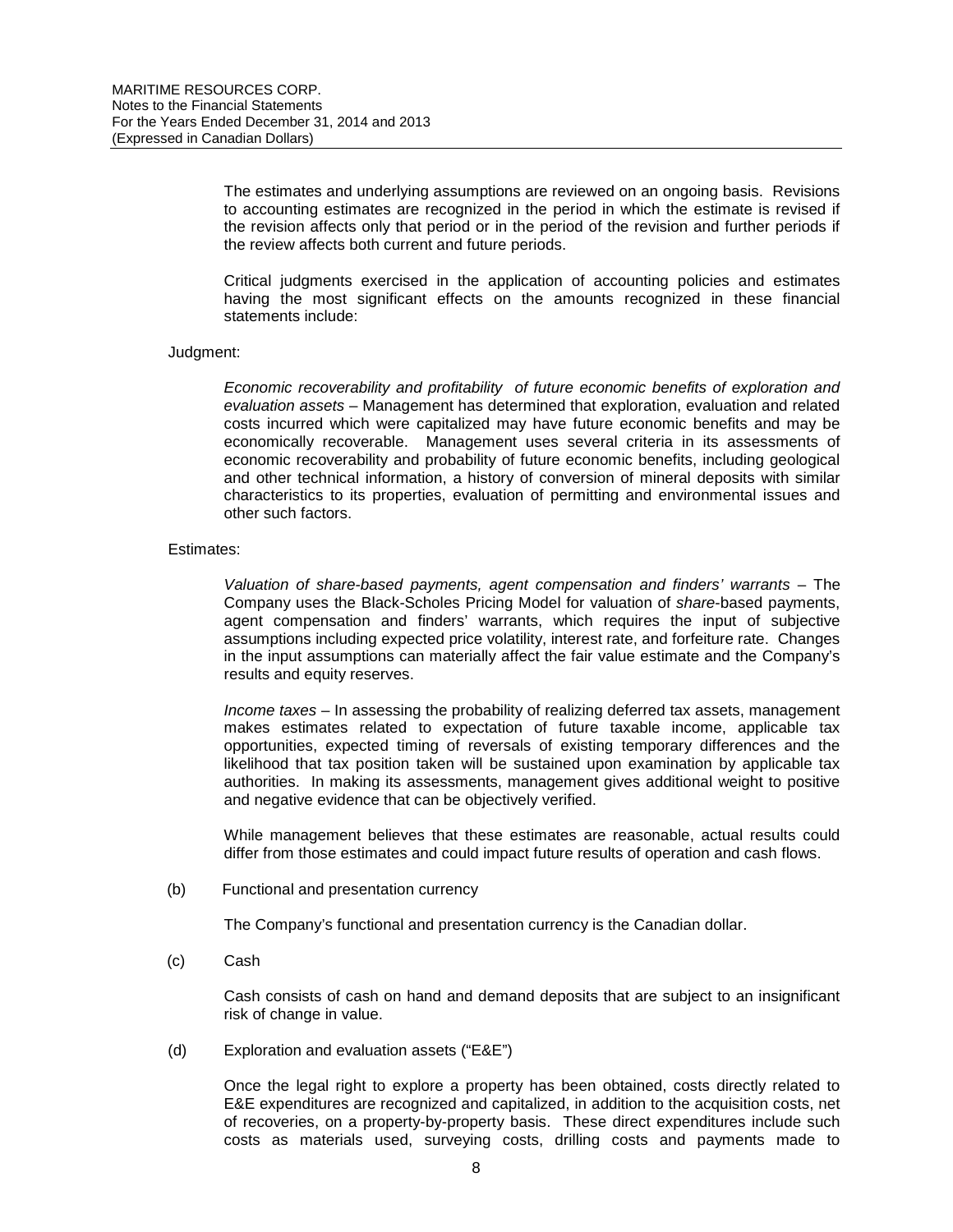contractors during the exploration phase. Costs not directly attributable to E&E activities, including general administrative overhead costs, are expensed in the period in which they occur.

From time to time the Company may acquire or dispose of a mineral property pursuant to the terms of an option agreement. As the options are exercisable entirely at the discretion of the optionee, the amounts payable or receivable are not recorded. Option payments and government assistance are recorded as property costs or recoveries when the payments are made or received.

If economically recoverable ore reserves are developed, capitalized costs of the related property will be reclassified as mining assets and will be amortized using the unit-ofproduction method. When a property is deemed to no longer have commercially viable prospects to the Company, E&E expenditures in respect of the project are deemed to be impaired. As a result those E&E costs, in excess of estimated recoveries, are written off to profit or loss.

The Company assesses E&E assets for impairment at each statement of financial position date or whenever facts and circumstances suggest that the carrying amount of an asset may exceed its recoverable amount. The recoverable amount is the higher of the asset's fair value less costs to sell and value in use. A cash-generating unit is the smallest identifiable group of E&E assets that generates cash inflows that are largely independent of the cash inflows from other assets or groups of assets.

Although the Company has taken steps to verify title to the properties in which it has an interest in accordance with industry standards for properties in the exploration stage, these procedures do not guarantee that title to the properties will not be challenged or impugned. Property title may be affected by undetected defects, be subject to unregistered prior agreements, transfers or land claims, or be non-compliant with regulatory requirements.

## (e) Environmental

The Company is subject to the laws and regulations relating to environmental matters in all jurisdictions in which it operates, including provisions relating to property reclamation, discharge of hazardous material and other matters. The Company may also be held liable should environmental problems be discovered that were caused by former owners and operators of its properties and properties in which it has previously had an interest.

The Company conducts its mineral exploration activities in compliance with applicable environmental protection legislation. The Company is not aware of any existing environmental problems related to any of its current or former properties that may result in material liability to the Company.

Environmental legislation is becoming increasingly stringent and costs and expenses of regulatory compliance are increasing. The impact of new and future environmental legislation on the Company's operations may cause additional expenses and restrictions.

If the restrictions adversely affect the scope of exploration and development on the resource properties, the potential for production on the properties may be diminished or negated.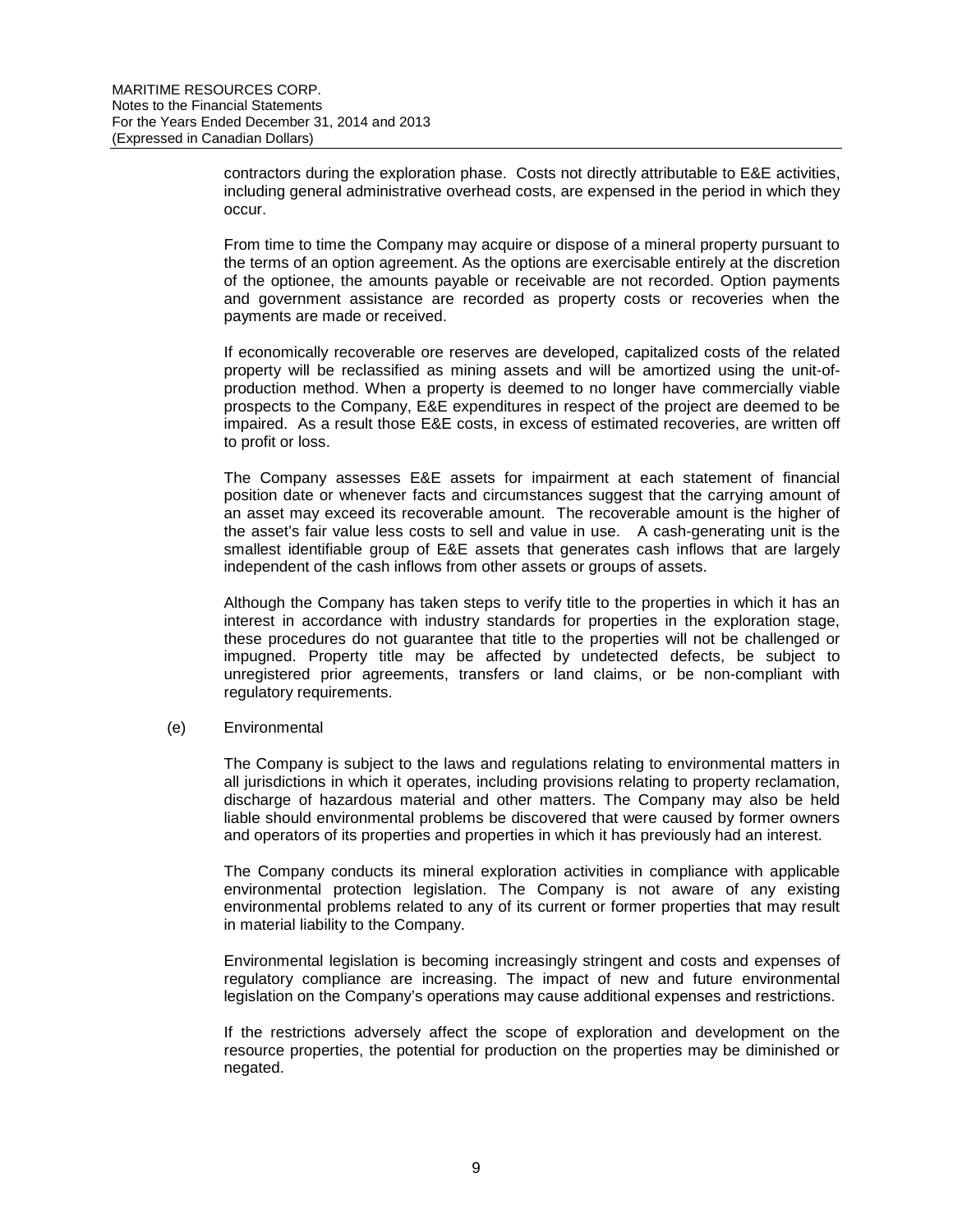#### (f) Provisions

Provisions are recorded when a present legal or constructive obligation exists as a result of past events where it is probable that an outflow of resources embodying economic benefits will be required to settle the obligation, and a reliable estimate of the amount of the obligation can be made.

The amount recognized as a provision is the best estimate of the consideration required to settle the present obligation at the statement of financial position date, taking into account the risks and uncertainties surrounding the obligation. Where a provision is measured using the cash flows estimated to settle the present obligation, its carrying amount is the present value of those cash flows. When some or all of the economic benefits required to settle a provision are expected to be recovered from a third party, the receivable is recognized as an asset if it is virtually certain that reimbursement will be received and the amount receivable can be measured reliably.

#### (g) Financial instruments

The Company classifies its financial instruments measured at fair value at one of three levels according to the relative reliability of the inputs used to estimate the fair value:

Level 1 – quoted prices (unadjusted) in active markets for identical assets or liabilities; Level 2 – inputs other than quoted prices included in Level 1 that are observable for the asset or liability, either directly (i.e., as prices) or indirectly (i.e., derived from prices); and Level 3 – inputs for the asset or liability that are not based on observable market data (unobservable inputs).

(i) Financial assets

Financial assets are classified into one of the following categories. The classification is determined at initial recognition and depends on the nature and purpose of the financial asset.

(a) Fair value through profit or loss ("FVTPL")

Financial assets are classified as FVTPL when the financial asset is held for trading or it is designated as FVTPL.

A financial asset is classified as FVTPL if:

- it has been acquired principally for the purpose of selling in the near future;
- it is a part of an identified portfolio of financial instruments that the Company manages and has an actual pattern of short-term profit-taking; or
- it is a derivative that is not designated and effective as a hedging instrument.

Financial assets classified as FVTPL are stated at fair value with any resultant gain or loss recognized in profit or loss. The net gain or loss recognized incorporates any dividend or interest earned on the financial asset.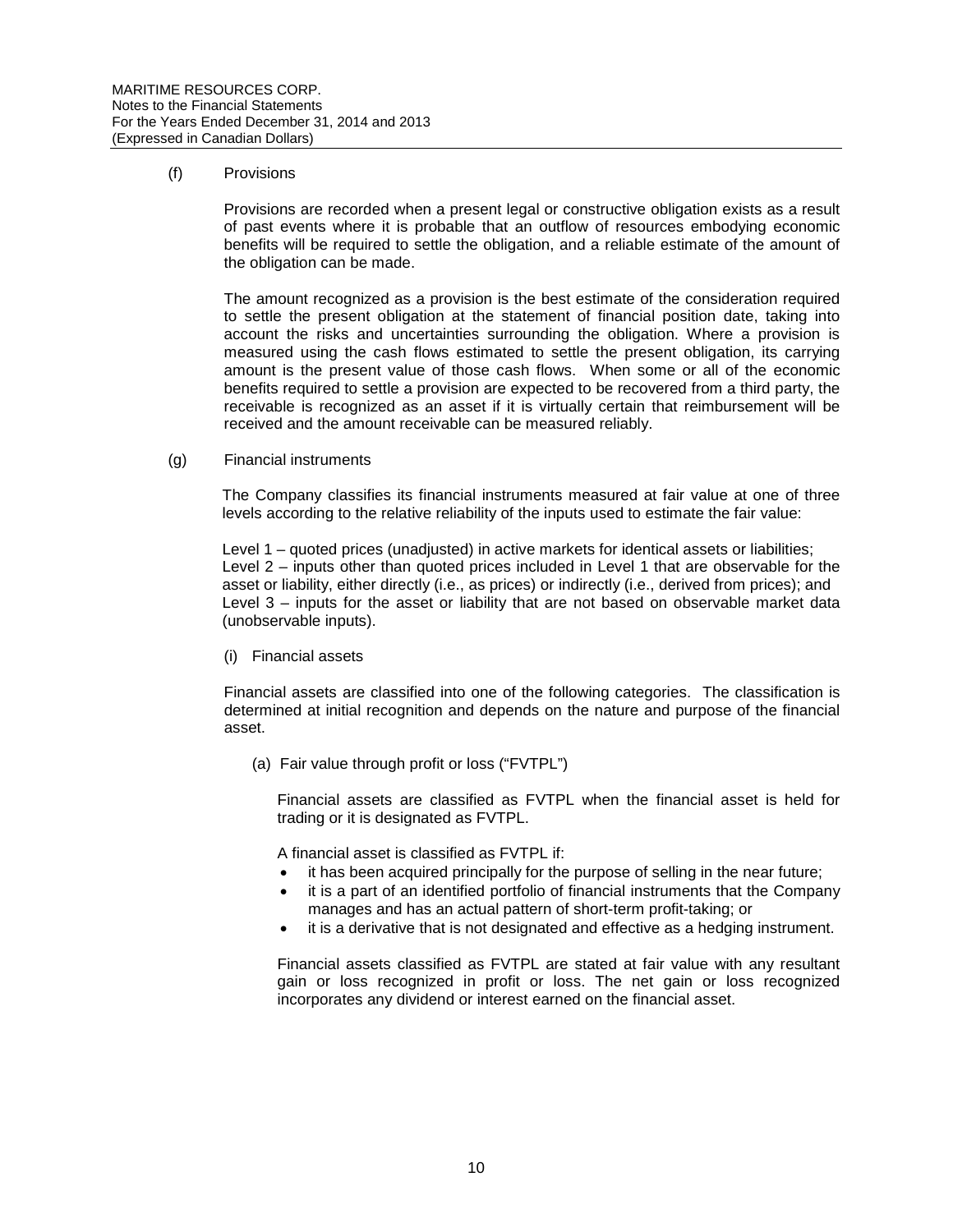(b) Available-for-sale investments ("AFS")

Short-term investments and other assets held not otherwise designated, are classified as AFS and are stated at fair value. Gains and losses arising from changes in fair value are recognized in other comprehensive loss. Impairment losses, interest calculated using the effective interest method, and foreign exchange gains and losses on monetary assets, are recognized directly in profit or loss. When an investment is disposed of or is determined to be impaired, the cumulative gain or loss previously recognized in other comprehensive loss is included in profit or loss for the period. The Company does not have any assets classified as AFS financial assets.

(c) Loans and receivables

Trade receivables, loans and other receivables that have fixed or determinable payments that are not quoted in an active market are classified as loans and receivables.

Loans and receivables are held to maturity, and are initially recognized at the transaction value and subsequently carried at amortized cost less impairment losses. The impairment loss of receivables is based on a review of all outstanding amounts at year-end. Bad debts are written off during the reporting period in which they are identified. Interest income is recognized by applying the effective interest method, except for short-term receivables when the recognition of interest would be immaterial.

(d) Impairment of financial assets

Financial assets, other than those at FVTPL, are assessed for indicators of impairment at each reporting date. Financial assets are impaired when there is objective evidence that, as a result of one or more events that occurred after the initial recognition of the financial asset, the estimated future cash flows of the investment have been impacted.

Objective evidence of impairment could include the following:

- significant financial difficulty of the issuer or counterparty;
- default or delinquency in interest or principal payments; or
- it has become probable that the borrower will enter bankruptcy or financial reorganization.

For financial assets carried at amortized cost, the amount of the impairment is the difference between the asset's carrying amount and the present value of the estimated future cash flows, discounted at the financial asset's original effective interest rate.

The carrying amount of all financial assets, excluding trade receivables, is directly reduced by the impairment loss. The carrying amount of trade receivables is reduced through the use of an allowance account. When a trade receivable is considered uncollectible, it is written off against the bad debt account. Subsequent recoveries of amounts previously written off are credited against the bad debt account. Changes in the carrying amount of the allowance account are recognized in profit or loss.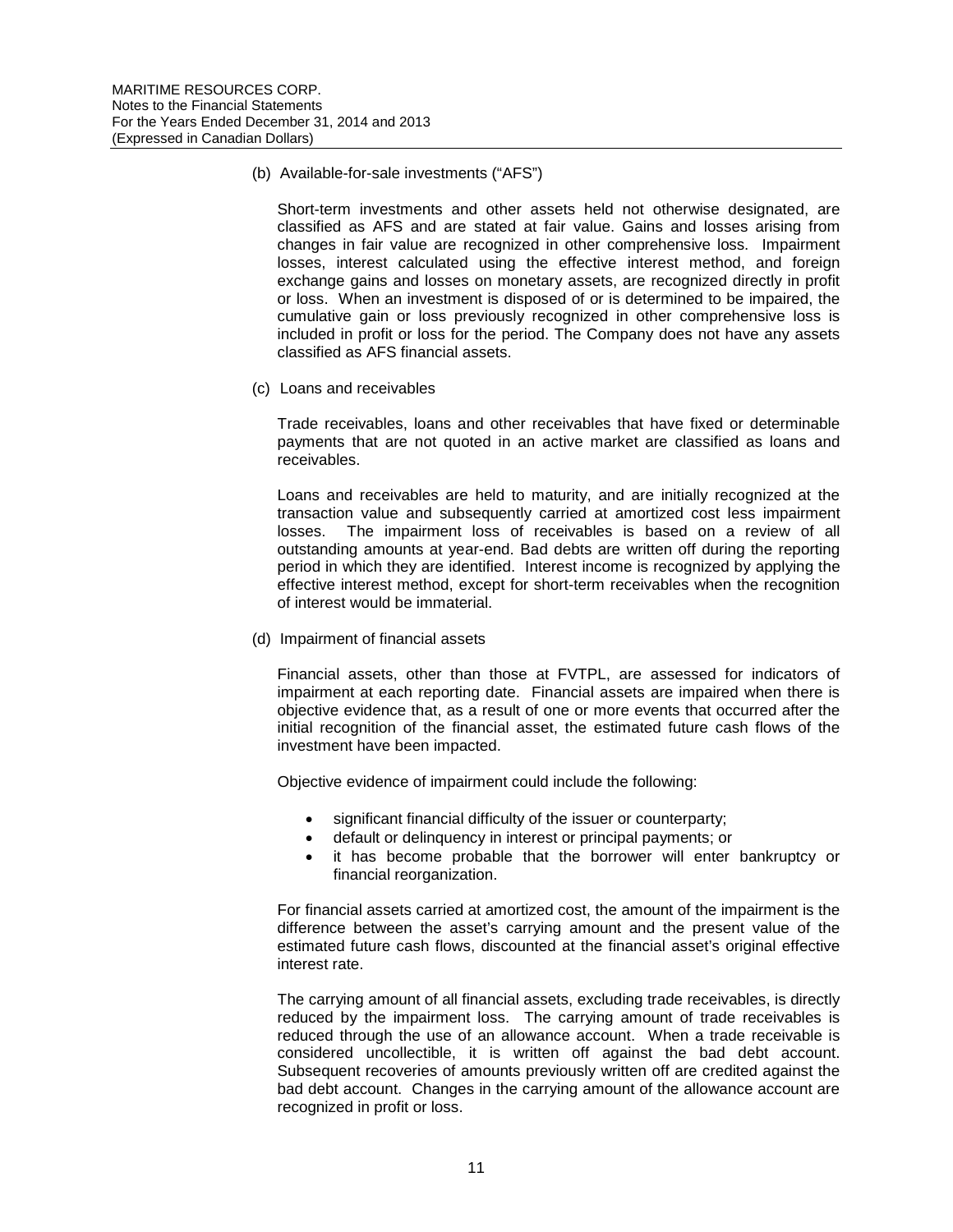With the exception of AFS equity instruments, if, in a subsequent period, the amount of the impairment loss decreases and the decrease relates to an event occurring after the impairment was recognized, the previously recognized impairment loss is reversed through profit or loss. On the date of impairment reversal, the carrying amount of the financial asset cannot exceed its amortized cost had impairment not been recognized.

#### (ii) Financial liabilities and equity

Debt and equity instruments are classified as either financial liabilities or as equity in accordance with the substance of the contractual arrangement.

An equity instrument is any contract that evidences a residual interest in the assets of the Company after deducting all of its liabilities. Equity instruments issued by the Company are recorded as the proceeds received, net of direct issue costs.

Borrowings and other financial liabilities are classified as current or non-current based on their maturity date. Financial liabilities include trade accounts payable, other payables, advances from non-controlling interest, deferred credits and loans.

Financial liabilities are classified as other financial liabilities, based on the purpose for which the liability was incurred, and comprise trade payables and accrued liabilities. The liabilities are initially measured at fair value, net of transaction costs, and are subsequently measured at amortized cost using the effective interest method, with interest expense recognized on an effective yield basis.

#### (h) Income taxes

Deferred tax assets and liabilities are recognized for the future tax consequences attributable to differences between the financial statement carrying amounts of existing assets and liabilities and their respective tax basis. Deferred tax assets and liabilities are measured using substantively enacted tax rates expected to apply to taxable income in the years in which those temporary differences are expected to be recovered or settled. Deferred income tax assets also result from unused loss carry-forwards, resource related pools and other deductions. A deferred tax asset is recognized for unused tax losses, tax credits and deductible temporary differences to the extent that it is probable that future taxable profits will be available against which they can be utilized. Deferred tax assets are reviewed at each reporting date and are reduced to the extent that it is no longer probable that the related tax benefit will be realized.

## (i) Share-based payments

The Company grants stock options to acquire common shares of the Company to directors, officers, employees and non-employees. The Board of Directors grants such options for periods of up to ten years, with vesting periods determined at its discretion and at prices not less than the closing market price on the grant date.

The fair value of the options is measured at grant date, using the Black-Scholes option pricing model, and is recognized over the period that the options are earned. A forfeiture rate is estimated on the grant date and is adjusted to reflect the actual number at options that vest. For directors and employees, the fair value of the options is measured at the date of grant. Share-based payments to non-employees are measured at the fair value of the goods or services received or the fair value of the equity instruments issued, if it is determined the fair value of the goods or services cannot be reliably measured, and are recorded at the date the goods or services are received. The offset to the recorded cost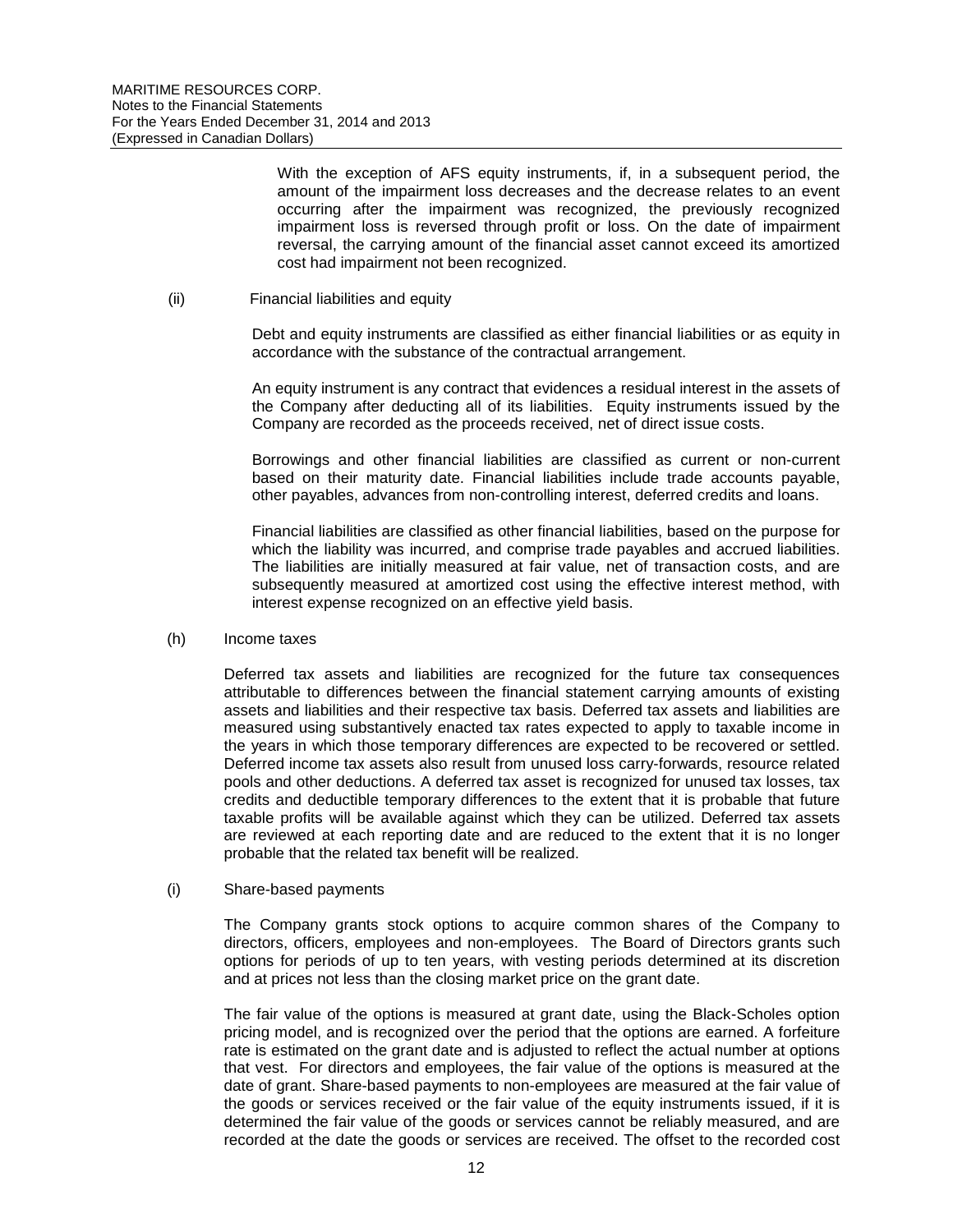is to share-based payments reserve. Consideration received on the exercise of stock options is recorded as share capital and the related share-based payments reserve is transferred to share capital. Upon expiry, the recorded value is transferred to deficit.

## (j) Flow-through shares and unit offerings

At the time of closing a financing involving flow-through shares, the Company allocates the gross proceeds received (i.e. the "flow-through share premium") as follows:

- Share capital  $-$  the market value of the share
- Flow-through share premium recorded as a liability and equal to the estimated premium, if any, investors pay for the flow-through feature based on the residual value method.
- Warrants recorded as reserves based on the residual value method.

Thereafter, as qualifying resource expenditures are incurred, these costs are expensed and the flow-through share premium is amortized to profit or loss.

At the end of each reporting period, the Company reviews its tax position and records an adjustment to its deferred tax expense/liability accounts for taxable temporary differences, including those arising from the transfer of tax benefits to investors through flow-through shares. For this adjustment, the Company considers the tax benefits (of qualifying resource expenditures already incurred) to have been effectively transferred, if it has formally renounced those expenditures at any time (before or after the end of the reporting period).

The Company may also be subject to a Part XII.6 tax on flow-through proceeds renounced under the Look-back Rule, in accordance with Government of Canada flowthrough regulations. When applicable, this tax is accrued and recorded to profit or loss.

Proceeds received on the issuance of units, consisting of common shares and warrants, are allocated first to common shares based on the quoted market price of the common shares at the time the units are priced, then to the flow-through tax premium, if any and thereafter to warrants.

#### (k) Loss per share

Loss per share is calculated using the weighted average number of common shares outstanding during the period. The dilutive effect on earnings per share is calculated presuming the exercise of outstanding options, warrants and similar instruments. It assumes that the proceeds of such exercise would be used to re-purchase common shares at the average market price during the period. However, the calculation of diluted loss per share excludes the effects of conversions or exercise of options and warrants if they would be anti-dilutive.

Shares subject to escrow restrictions are excluded from the weighted average number of common shares unless their release is subject only to the passage of time.

#### (l) Segmented information

The Company has one operating segment, mineral exploration and development, and operates in one geographical segment, being Canada.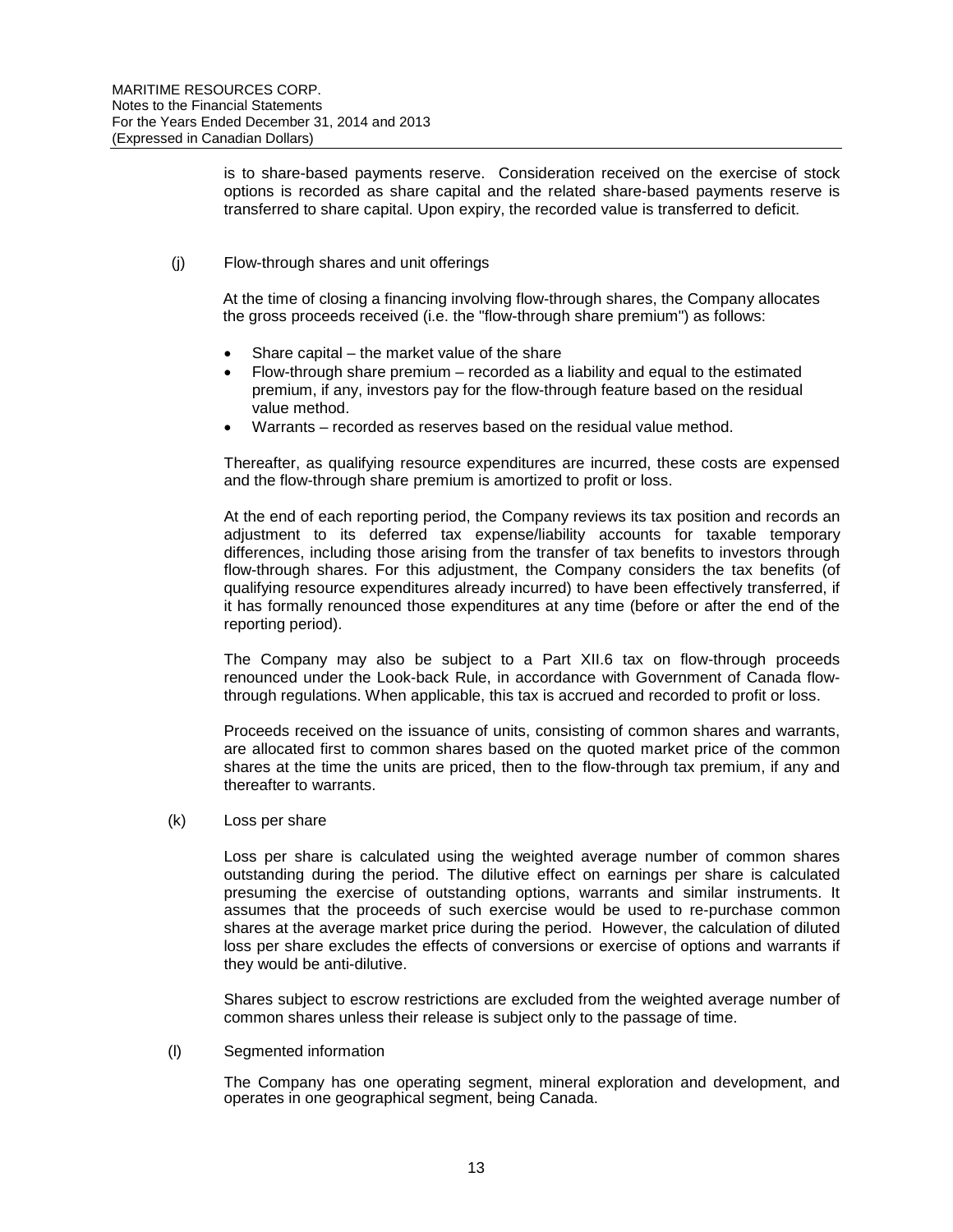#### (m) Adoption of new IFRS pronouncements

The adoption of the following new IFRS pronouncements did not have an effect on the Company's financial statements:

- IAS 32, "Financial Instruments: Presentation" was adopted by the Company on January 1, 2014. IAS 32 applies to the offsetting of financial assets and financial liabilities.
- IFRS 10, "Exception from Consolidation for "Investment Entities"" in conjunction with IFRS 12 and IAS 27, was adopted by the Company on January 1, 2014. IFRS 10 amends the definition of "Investment Entity" and introduces and an exception from consolidation for investment entities. IFRS 12 and IAS 27 are amended to introduce disclosures required by an investment entity.
- (n) New accounting standards not yet adopted
	- IAS 36, "Impairment of Assets" is effective for annual periods beginning on or after July 1, 2014.
	- IFRS 7, "Financial Instruments: Disclosures" (amendments) is effective for annual periods beginning on or after January 1, 2015.
	- IFRS 14, "Regulatory Deferral Accounts" is effective for annual periods beginning on or after January 1, 2016.
	- IFRS 15. "Revenue from Contracts with Customers" is effective for annual periods beginning on or after January 1, 2017.
	- IFRS 9, "Financial Instruments: Classification and Measurement" is effective for annual periods beginning on or after January 1, 2018.

The Company is currently evaluating the impact of these new and amended standards on its financial statements. The impact is not expected to have a material impact on the statements of financial position or results of operations.

## **4. FINANCIAL INSTRUMENTS**

The Company has classified its cash as FVTPL (using level 1 of the fair value hierarchy); receivables (excluding tax arrangements) as loans and receivables; and accounts payable and accrued liabilities and loans as other financial liabilities.

The carrying values of cash, accounts receivables and accounts payable approximate their fair values due to the short-term maturity of these financial instruments.

## **5. FINANCIAL RISK MANAGEMENT**

(a) Credit risk

Credit risk is the risk that a counter party to a financial instrument will fail to discharge its contractual obligations. The Company is exposed to credit risk with respect to its cash and receivables, other than Goods and Services Tax ("GST") and any government funding receivable. The maximum exposure to loss arising from accounts receivable is equal to their carrying amounts.

The Company manages credit risk with respect to its cash by maintaining demand deposits with a major Canadian financial institution; however, this exposes the Company's cash to concentration of credit risk as all amounts are held at a single institution.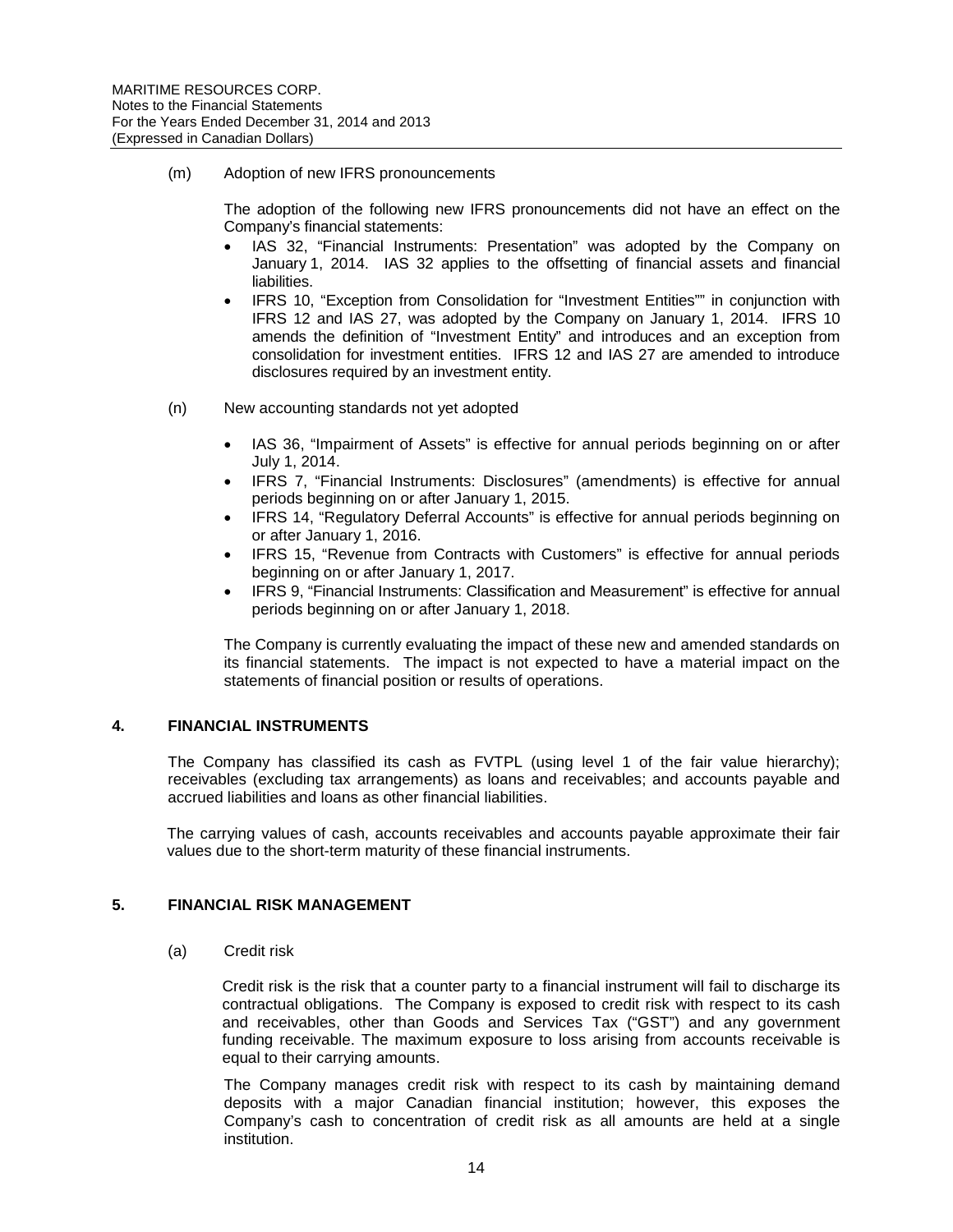### (b) Liquidity risk

Liquidity risk is the risk that the Company will encounter difficulty in satisfying financial obligations as they become due. The Company manages its liquidity risk by forecasting cash flows from operations and anticipated investing and financing activities. The Company is exposed to liquidity risk.

#### (c) Market risk

Market risk is the risk that the fair value or future cash flows of a financial instrument will fluctuate due to changes in market prices. Market risk comprises three types of risk: interest rate risk, foreign currency risk and other price risk.

(i) Interest rate risk

Interest rate risk consists of two components:

- (a) To the extent that payments made or received on the Company's monetary assets and liabilities are affected by changes in the prevailing market interest rates, the Company is exposed to interest rate cash flow risk; and
- (b) To the extent that changes in prevailing market rates differ from the interest rate in the Company's monetary assets and liabilities, the Company is exposed to interest rate price risk.

The Company is not exposed to significant interest rate risk due to the short-term maturity of its monetary assets and liabilities.

(ii) Foreign currency risk

Foreign currency risk is the risk that the fair value or future cash flows of a financial instrument will fluctuate due to changes in foreign exchange rates. The Company is not exposed to foreign currency risk as its monetary assets and liabilities are denominated in Canadian dollars.

(iii) Other price risk

Other price risk is the risk that the fair value or future cash flows of a financial instrument will fluctuate due to changes in market prices, other than those arising from interest rate risk or foreign currency risk. The Company is not exposed to other price risk.

There were no changes in the Company's approach to managing the above risks.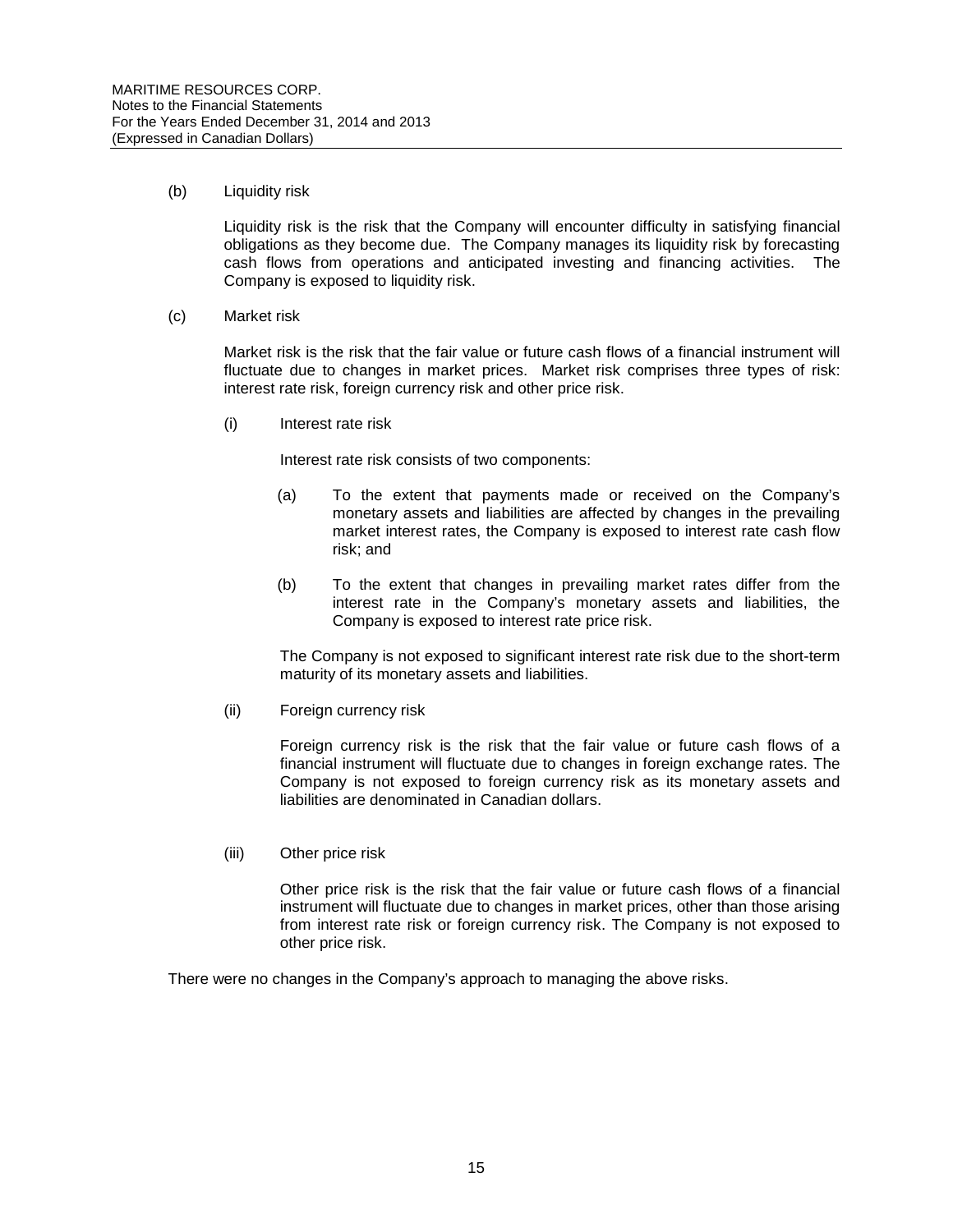# **6. RECEIVABLES**

|                       |   |       |    | December 31, 2014 December 31, 2013 |
|-----------------------|---|-------|----|-------------------------------------|
| <b>GST</b> receivable | S | 6.284 | -8 | 7,261                               |
| Other                 |   | -     |    | 2,117                               |
|                       |   | 6.284 |    | 9,378                               |

# **7. EXPLORATION AND EVALUATION ASSETS**

Expenditures incurred on the Company's 100% owned Green Bay Property, located in central Newfoundland, during the years ended December 31, 2014 and 2013 follow:

|                                      | December 31, 2014 | December 31, 2013 |
|--------------------------------------|-------------------|-------------------|
| Balance at the beginning of the year | \$<br>4,600,234   | \$<br>4,302,405   |
| <b>Exploration costs:</b>            |                   |                   |
| Drilling                             | 3,075             | 5,988             |
| Geology and reports writing          | 160,934           | 277,621           |
| Geochemistry                         | 7,063             |                   |
| Property                             | 26,872            | 12,162            |
| Trenching                            |                   | 11,489            |
| Mettallurgy                          |                   | 16,132            |
| Reports                              |                   | 18,300            |
| Other                                |                   | 10,035            |
|                                      | 197,944           | 351,727           |
| Less:                                |                   |                   |
| Recoveries & Grants                  |                   | (53,898)          |
| Net additions                        | 197,944           | 297,829           |
| Balance at the end of the year       | \$<br>4,798,178   | \$<br>4,600,234   |

During 2010, the Company acquired a 50% initial interest in the Green Bay mineral property in Newfoundland, Canada, by way of issuance of 12,000,000 shares at a fair value of \$0.18 per share, and legal, listing fees and other costs of \$64,563, for total consideration of \$2,224,563.

On January 31, 2012, the Company exercised its option to acquire the remaining 50% interest in the Green Bay property from a significant shareholder, through the issuance of an additional 5,000,000 common shares at \$0.20 per share for total consideration of \$1,000,000, such that the Company now owns a 100% interest in the property, subject to a 2% net smelter return royalty on future production from the property with the exception of production from the Orion deposit.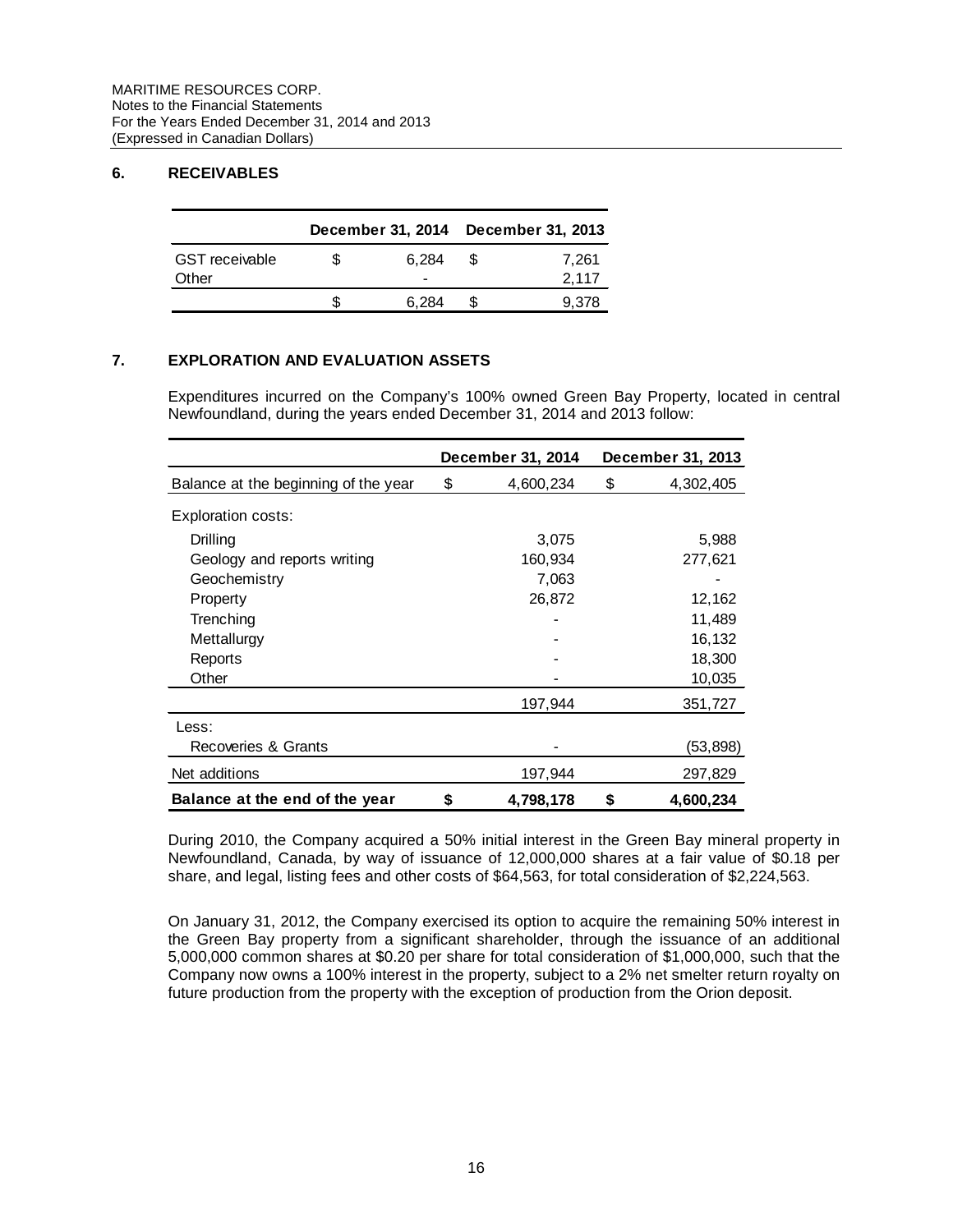|                                  |    | December 31, 2014 |   | December 31, 2013 |
|----------------------------------|----|-------------------|---|-------------------|
| Accounts payable                 | \$ | 11.856            | S | 6,014             |
| <b>Accrued liabilities</b>       |    | 15,000            |   | 15,000            |
| Interest payable                 |    | 2,733             |   | 2,038             |
| Due to related parties (note 13) |    | 4.529             |   | 117,641           |
|                                  | S. | 34,118            | S | 140.693           |

# **8. ACCOUNTS PAYABLE AND ACCRUED LIABILITIES**

## **9. LOANS**

On November 7, 2012, the Company completed loan arrangements by way of promissory notes ("2012 Notes") for total proceeds of \$400,000. The 2012 Notes matured on October 31, 2013 and bore interest of 10% per annum. In connection with the 2012 Notes, the Company, as a bonus to the lenders, issued in the aggregate 400,000 common shares at a total fair value of \$68,000, which transaction cost was amortized and expensed prior to December 31, 2013. During the year ended December 31, 2013, the Company repaid, in the aggregate, principal of \$280,000 and interest of \$42,317 to some of the lenders, and re-entered into a loan arrangement ("2013 Notes") for total principal of \$120,000, bearing interest of 10% per annum and due on demand. During 2014, the Company repaid the principal of \$120,000 and interest of \$6,707.

On December 15, 2014, the Company completed loan arrangements by way of promissory notes ("2014 Notes") for total proceeds of \$275,000. The 2014 Notes mature in one year and bear interest of 10% per annum. In connection with the 2014 Notes, the Company, as a bonus to the lenders, issued in the aggregate 366,665 common shares at a total fair value of \$41,333, which transaction cost is amortized and expensed over the term of the loan. At December 31, 2014, \$4,263 had been expensed, resulting in a fair value of the loans, excluding interest, of \$237,930 and an unexpended balance of \$37,070. At December 31, 2014, the Company had principal of \$275,000 and interest of \$2,733 owing to the lenders bearing interest of 10% per annum (Note 13(b)). The effective interest rate, including bonus shares, is 25%.

|                   |            | Principal<br>(\$) | Value of<br>bonus<br>shares<br>(\$) | Amortized<br>bonus<br>shares<br>(\$) | Principle (net<br>values of of unamortized<br>value of bonus<br>shares)<br>(\$) | <b>Interest</b><br>payable<br>(\$) | <b>Total</b><br>(\$) |
|-------------------|------------|-------------------|-------------------------------------|--------------------------------------|---------------------------------------------------------------------------------|------------------------------------|----------------------|
| December 31, 2013 | 2013 Notes | 120,000           |                                     |                                      | 120,000                                                                         | 2,038                              | 122,038              |
| December 31, 2014 | 2014 Notes | 275,000           | (41, 333)                           | 4,263                                | 237,930                                                                         | 2,733                              | 240,663              |

# **10. CAPITAL MANAGEMENT**

The Company defines capital as all components of shareholders' equity and debt obligations. The Board of Directors does not establish quantitative return on capital criteria for management due to the nature of the Company's business. The Company does not pay dividends and is not subject to any externally imposed capital requirements.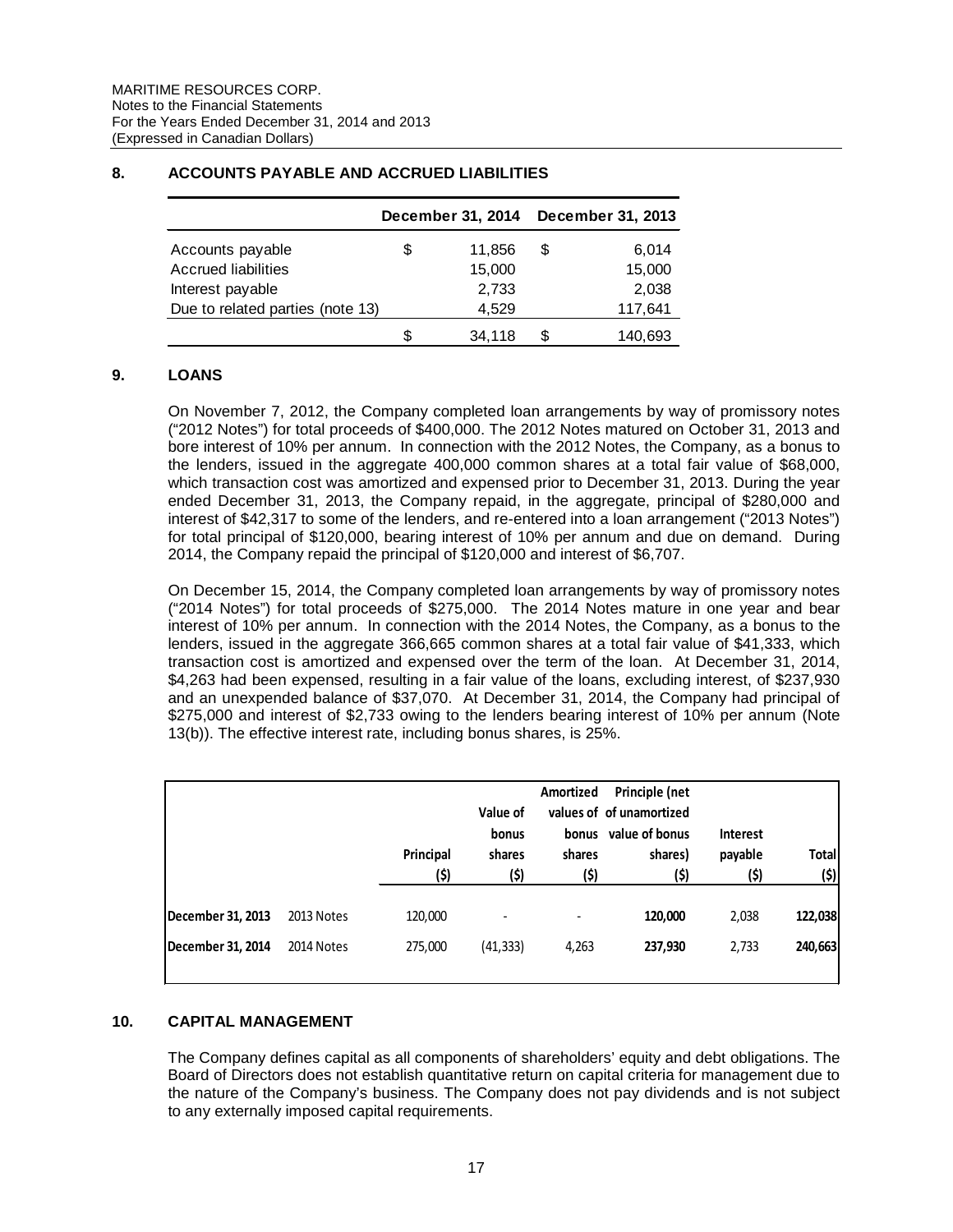The Company raises capital through the issuance of its share capital and promissory notes to fund operations, and the identification and evaluation of exploration assets. Although the Company has been successful at raising funds in the past through issuance of common shares, there can be no assurance that it will continue to be able to do so in the future.

There were no changes to the Company's approach to capital management during the year ended December 31, 2014. The Company is not subject to any externally imposed capital restrictions.

# **11. SHARE CAPITAL**

(a) Authorized

Unlimited number of common shares without par value

(b) Issued

During the year ended December 31, 2014, the Company:

- Closed the first tranche of the Private Placement on May 22, 2014, announced on May 9, 2014, and issued 913,000 non-flow-through unit ("NFT Units") at \$0.25 per unit, 235,000 flow-through units ("FT Units") at \$0.30 per unit and 850,000 common shares at \$0.25 per common share, for total proceeds of \$511,250. Each NFT Unit consists of one non-flow-through common share and one share purchase warrant ("Warrant'). Each FT Unit consists of one flow-through common share and one Warrant. Each warrant entitles the holder to purchase one non-flow-through common share at a price of \$0.35 per common share until May 22, 2015.
- Closed the second tranche of the Private Placement on June 18, 2014, announced on May 9, 2014, and issued 80,000 NFT Units at \$0.25 per unit and 20,000 FT Units at \$0.30 per unit for total proceeds of \$26,000. Each warrant entitles the holder to purchase one common shares at \$0.35 per common share until June 18, 2015.

No finders' fees were paid in connection with the Private Placement.

• in December, 2014, issued in the aggregate 366,665 common shares at a total fair value of \$41,333, as a bonus to the lenders in connection with the 2014 Notes (note 9).

During the year ended December 31, 2013, the Company:

- issued 2,478,305 common shares at \$0.25 per share on the exercise of warrants
- issued 400,000 common shares at \$0.20 per share on the exercise of stock options.

## (c) Stock options

The Company has a "rolling" stock option plan for its directors, officers, employees and consultants. The terms of the plan provide for options to be granted to a maximum of 10% of the issued and outstanding common shares of the Company at the time of grant of the stock options. The exercise price of each option shall not be less than the minimum price permitted by the policies of the TSX Venture Exchange, and the options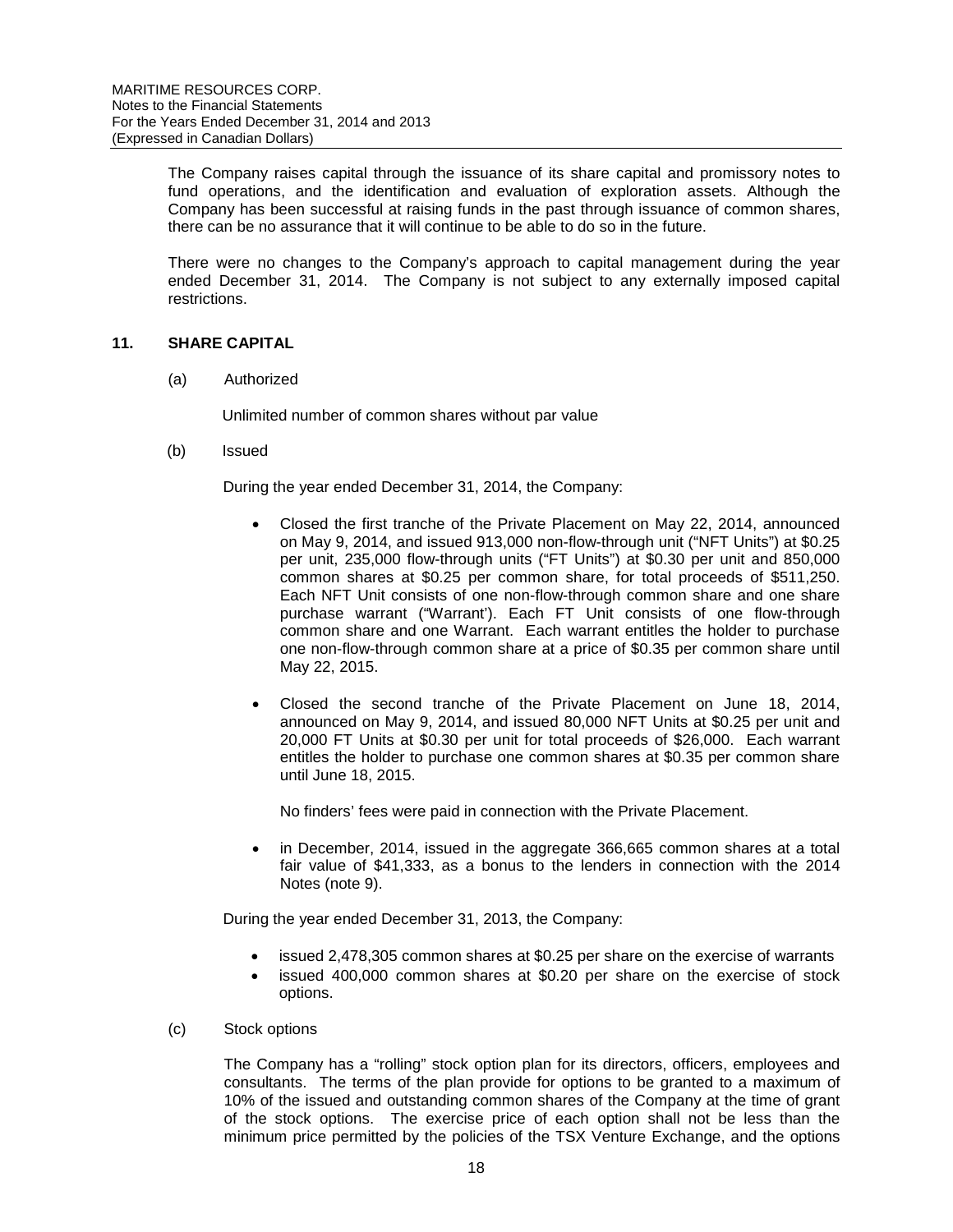may be granted for a maximum term of ten years from the date of grant. The Company records the fair value of all options granted using the Black-Scholes model as sharebased payment expense over the vesting period of the options. Vesting terms are determined by the Board of Directors.

A summary of the Company's stock options as at December 31, 2014 and 2013 and changes during the years then ended follows:

|                                | Number of<br><b>Options</b> | Weighted<br>Average |
|--------------------------------|-----------------------------|---------------------|
| Outstanding, December 31, 2012 | 2,325,000                   | \$<br>0.176         |
| Granted                        | 675,000                     | \$<br>0.200         |
| Exercised                      | (400,000)                   | \$<br>0.200         |
| Expired                        | (175,000)                   | \$<br>0.229         |
| Outstanding, December 31, 2013 | 2,425,000                   | \$<br>0.175         |
| Granted                        | 860,000                     | \$<br>0.250         |
| Expired                        | (10,000)                    | \$<br>0.200         |
| Outstanding, December 31, 2014 | 3,275,000                   | \$<br>0.195         |
| Exercisable, December 31, 2014 | 3.267.500                   | \$<br>0.194         |

During the year ended December 31, 2014, options allowing for the purchase of up to, in the aggregate, 860,000 (2013: 675,000) shares in the capital of the Company were granted with a fair value of \$174,392 (2013: \$114,526) or \$0.20 (2013: \$0.17) per option and options allowing for the acquisition of 10,000 shares in the capital of the company expired.

At December 31, 2014, options allowing for the purchase, in the aggregate, of 3,267,500 (2013: 2,418,750) shares were vested and exercisable, with a weighted average exercise price of \$0.194 (2013: \$0.175) per share and a weighted average remaining contractual life of 2.46 (2013: 2.73) years.

The Company has estimated the forfeiture rate to be 0.00%. Expected volatility was determined based on the historical movements in the closing price of the Company's, or comparable companies' stocks for a length of time to the expected life of each option.

The fair value of each option granted is estimated at the time of the grant using the Black-Scholes option pricing model with weighted average assumptions for the grants as follows:

|                                 | 2014  | 2013  |
|---------------------------------|-------|-------|
| Risk-free interest rate         | 1.49% | 1.41% |
| Expected dividend yield         | Nil   | Nil   |
| Expected stock price volatility | 122%  | 127%  |
| Expected option life in years   | 5     | 5     |

As at December 31, 2014, stock options outstanding are as follows: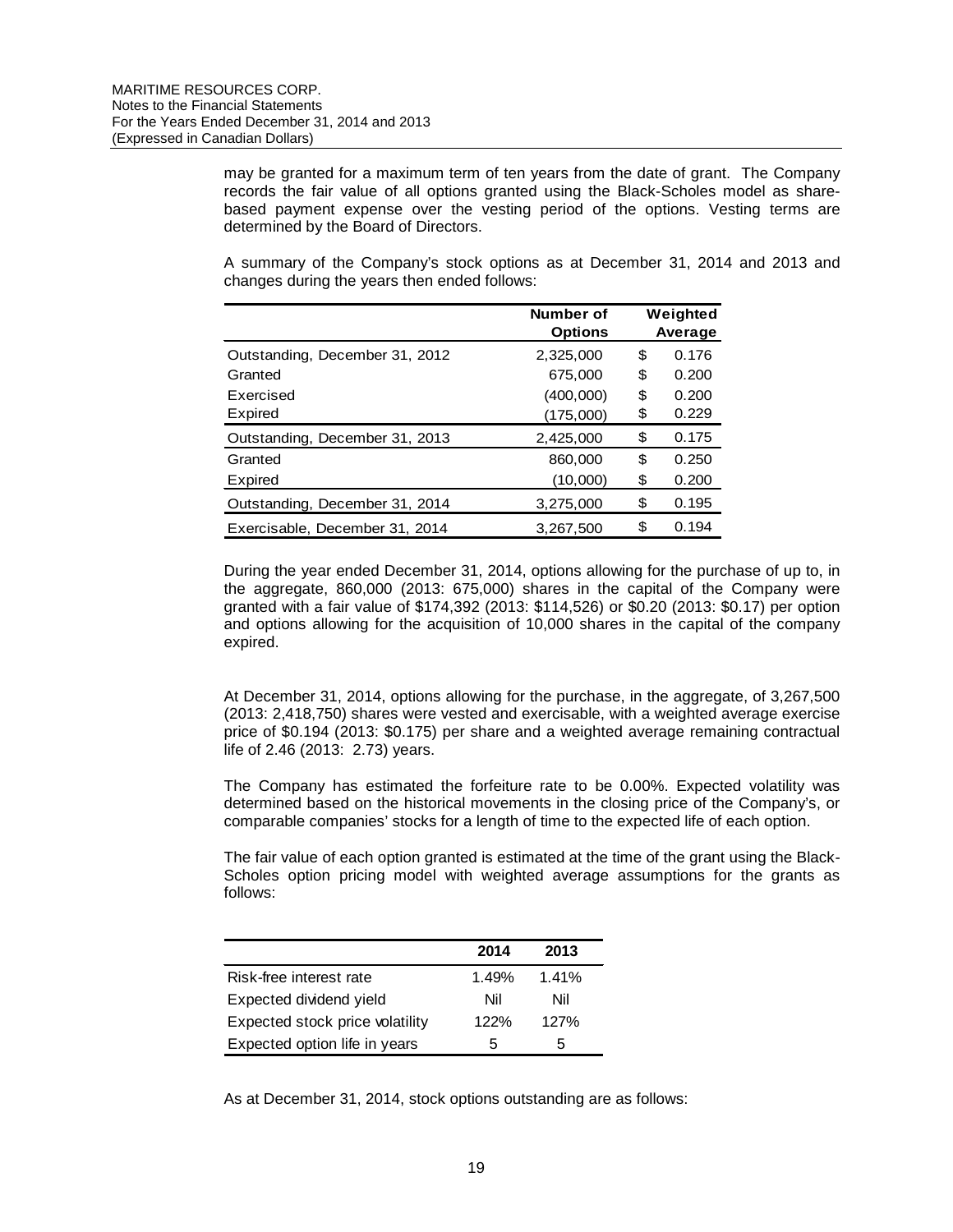| <b>Number</b> | <b>Exercise</b> |                    | <b>Weighted Average</b><br><b>Remaining Contractual Life</b> | Weighted<br>Average |
|---------------|-----------------|--------------------|--------------------------------------------------------------|---------------------|
| of Options    | <b>Price</b>    | <b>Expiry Date</b> | in Years                                                     | <b>Exercise</b>     |
| 1,000,000     | \$0.150         | 01-Oct-15          |                                                              |                     |
| 150,000       | \$0.165         | 26-Nov-15          |                                                              |                     |
| 390,000       | \$0.200         | 14-Dec-16          |                                                              |                     |
| 200,000       | \$0.175         | 26-Apr-17          |                                                              |                     |
| 675,000       | \$0.200         | 21-Jan-18          |                                                              |                     |
| 660,000       | \$0.280         | 29-May-19          |                                                              |                     |
| 200,000       | \$0.150         | 15-Oct-19          |                                                              |                     |
| 3,275,000     |                 |                    | 2.46                                                         | 0.195               |

As at December 31, 2013, stock options outstanding were as follows:

|               |                 |                    | <b>Weighted Average</b>      | Weighted                     |
|---------------|-----------------|--------------------|------------------------------|------------------------------|
| <b>Number</b> | <b>Exercise</b> |                    | <b>Remaining Contractual</b> | Average                      |
| of Options    | <b>Price</b>    | <b>Expiry Date</b> |                              | Life in Years Exercise Price |
| 1,000,000     | \$0.150         | $01$ -Oct-15       |                              |                              |
| 150,000       | \$0.165         | 26-Nov-15          |                              |                              |
| 400,000       | \$0.200         | 14-Dec-16          |                              |                              |
| 200,000       | \$0.175         | 26-Apr-17          |                              |                              |
| 675,000       | \$0.200         | 21-Jan-18          |                              |                              |
| 2,425,000     |                 |                    | 2.73                         | \$<br>0.175                  |

# **12. WARRANTS**

During the year ended December 31, 2014, the Company, in connection with a private placement, issued warrants allowing for the purchase of up to 1,248,000 common shares. All the warrants entitle the holder to purchase one common share at a price of \$0.35, with 1,148,000 of the warrants expiring on May 22, 2015 and 100,000 expiring on June 18, 2015. The warrants were valued using the residual method (Note 3(i)), such that the 1,148,000 warrants issued on May 22, 2014 were valued at \$Nil and 100,000 warrants issued on June 18, 2014 were valued at \$6,400, (80,000 warrants from NFT units valued at \$6,400 and 20,000 warrants from FT units valued at \$Nil).

During the year ended December 31, 2013, 2,478,305 common shares were issued at \$0.25 per common share on the exercise of warrants, for gross proceeds of \$619,576, and warrants allowing for the acquisition of up to in the aggregate 943,820 common shares expired.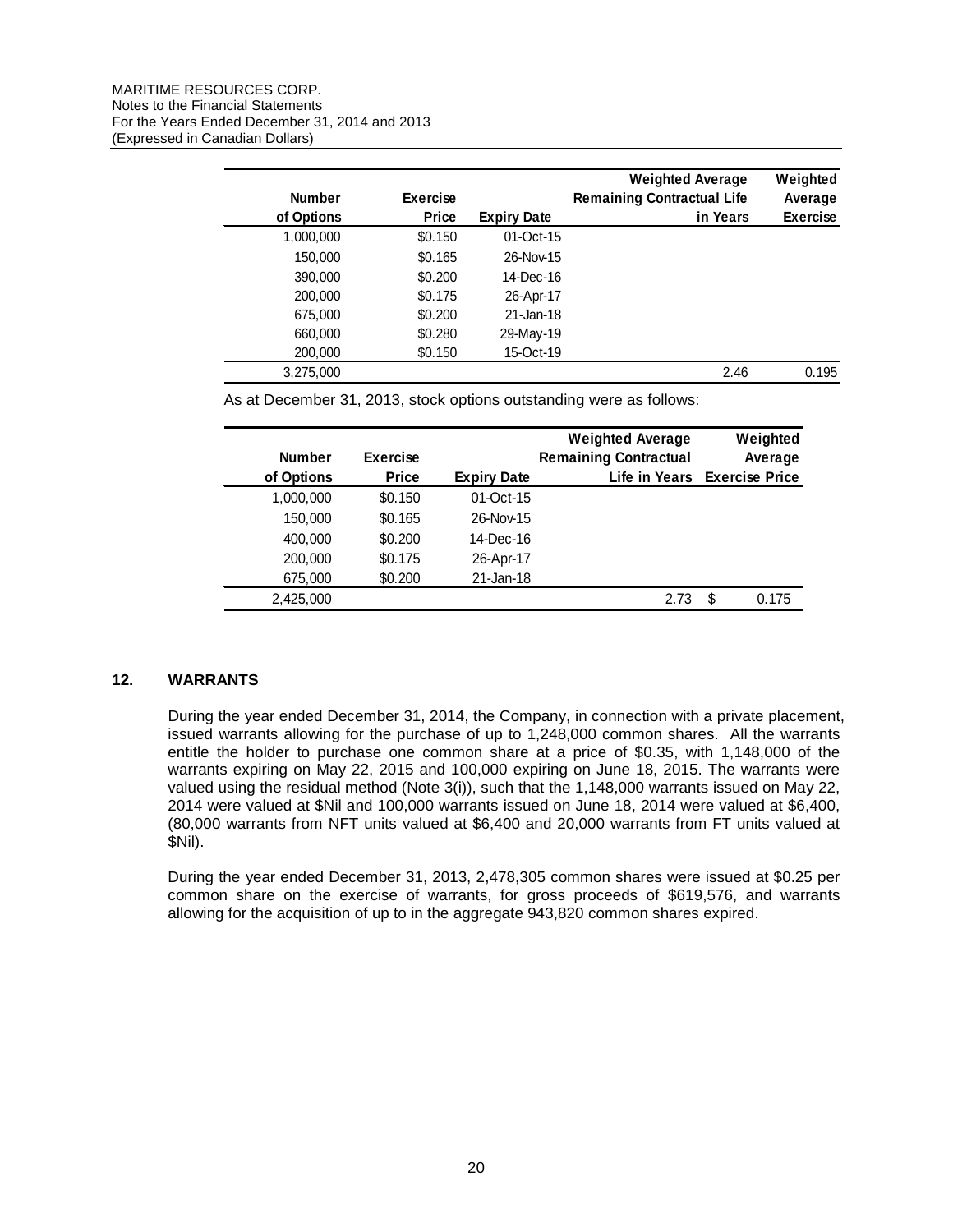A summary of the status of the Company's warrants as at December 31, 2013 and 2014 follows:

|                                                | <b>Number of Warrants</b> | Amount        | <b>Expiry Date</b> |
|------------------------------------------------|---------------------------|---------------|--------------------|
| Outstanding and exercisable, December 31, 2012 | 3,422,125                 | \$<br>102,664 |                    |
| Exercised                                      | (2, 478, 305)             | (74, 349)     |                    |
| Expired                                        | (943,820)                 | (28, 315)     |                    |
| Outstanding and exercisable, December 31, 2013 |                           | \$            |                    |
| Issued during the year                         |                           |               |                    |
| Private placement                              |                           |               |                    |
| - Tranche 1                                    | 1,148,000                 |               | 22-May-15          |
| - Tranche 2                                    | 100,000                   | 6,400         | 18-Jun-15          |
| Outstanding and exerciable, December 31, 2014  | 1,248,000                 | \$<br>6,400   |                    |

#### **13. RELATED PARTY TRANSACTIONS**

#### (a) Services

i. From January 1 to June 30, 2014, the Company had arrangements with a company related by virtue of common directorship and which, at December 31, 2014, held approximately 32% of the Company's issued and outstanding shares, in respect of rent, accounting, investor relations, office administration, and insurance. The Company incurred the following charges during the years ended December 31, 2014 and 2013:

|                       | 2014   | 2013   |
|-----------------------|--------|--------|
| Rent                  | 20,912 | 35,341 |
| Accounting            |        | 10,000 |
| IR & conference       | 20,084 | 36,843 |
| Office administration | 2,413  | 11,010 |
| Insurance             | 3,712  | 4,308  |
|                       | 47,121 | 97,502 |

At December 31, 2014, accounts payable and accrued liabilities included \$3,865 (2013: \$5,141) due to that party.

At December 31, 2014 accounts receivable included \$Nil (2013: \$2,117) from that party,

ii. Effective July 1, 2014 the Company entered into arrangement with an administration and exploration services contractor ("AESC") in which a director is a shareholder, pursuant to which it receives office, administrative and exploration services. For the period ended December 31, 2014 the Company was charged for exploration costs and to reimburse office and administrative costs as follows:

|                       |   | 2014   |   | 2013                     |
|-----------------------|---|--------|---|--------------------------|
| Rent                  | Φ | 11,014 | S | $\overline{\phantom{0}}$ |
| Consulting            |   | 15,000 |   | -                        |
| Office administration |   | 7.515  |   | $\overline{\phantom{0}}$ |
|                       | Ъ | 33,529 |   | -                        |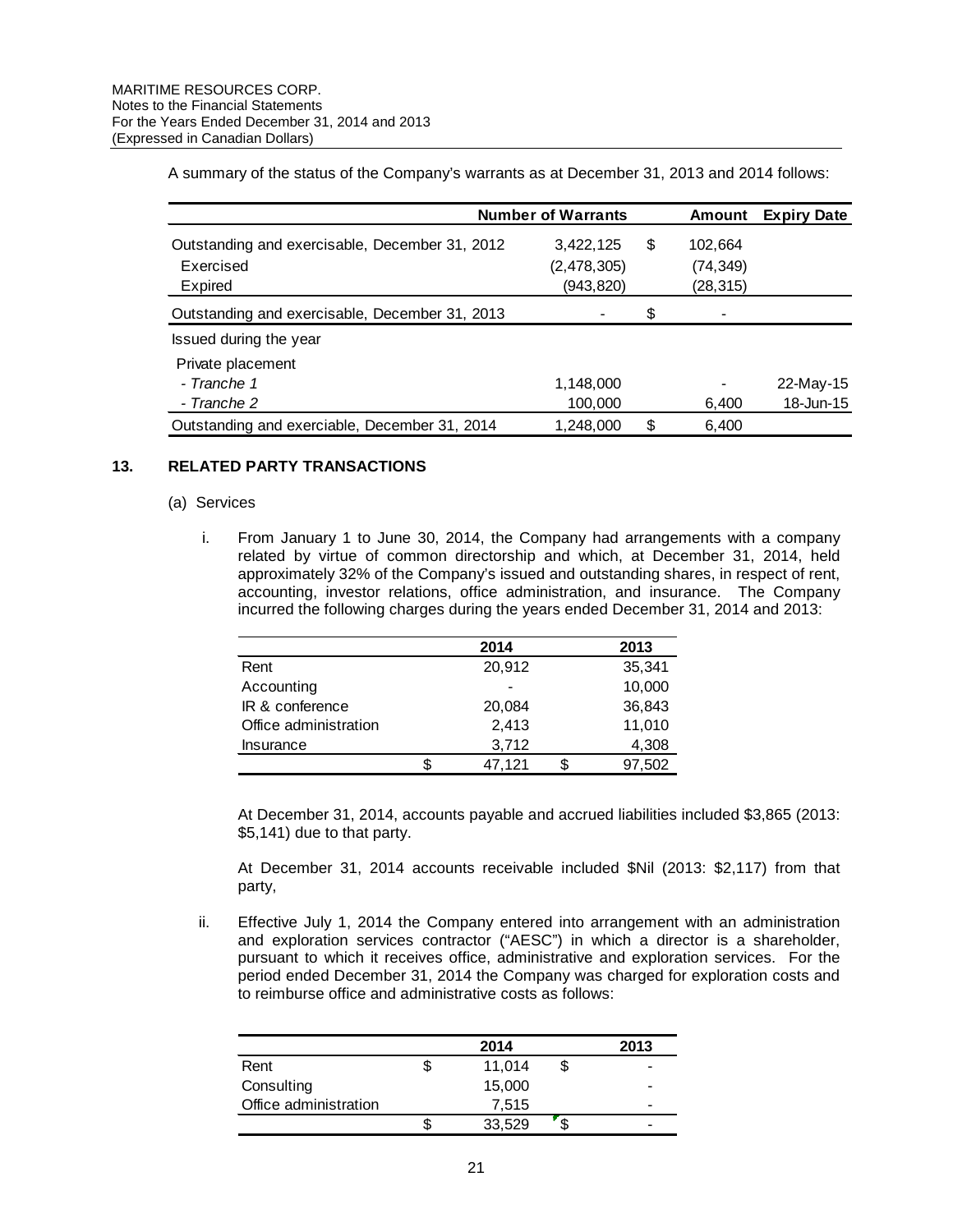At December 31, 2014, the Company had advanced \$8,500 to AESC for future services (2013: \$Nil). At December 31, 2014 the company owed \$6,965 (2013: \$Nil) to AESC.

#### (b) Loans

In respect of the 2012 Notes, the Company received, during the year ended December 31, 2012, total gross proceeds of \$400,000, of which \$182,500 was provided by key management personnel, directors, and a significant shareholder of the Company, and issued 182,500 common shares valued at \$31,025 as bonus shares to these related parties. During the year ended December 31, 2013, the Company repaid principal of \$87,500 to those related parties.

In respect of the 2013 Notes, the Company repaid, during the year ended December 31, 2014, total principal of \$120,000 and interest of \$6,707 to the lenders, which amounts include \$95,000 and \$5,310, respectively, to key management personnel and directors of the Company. At December 31, 2013, interest of \$1,614 was owed to those parties.

In respect of the 2014 Notes, the Company received gross proceeds of \$275,000, of which \$125,000 was provided by parties related to the Company, and issued 166,666 common shares valued at \$17,330 as bonus shares to these related parties. At December 31, 2014, interest of \$836 was owed to those related parties.

|                   |           | 2012 Notes          | 2013 Notes |                     |         | 2014 Notes                    |  |
|-------------------|-----------|---------------------|------------|---------------------|---------|-------------------------------|--|
|                   | Principal | <b>Bonus shares</b> | Principal  | <b>Bonus shares</b> |         | <b>Principal Bonus shares</b> |  |
|                   | (\$)      | (#)                 | (\$)       | (#)                 | (\$)    | (#)                           |  |
| December 31, 2011 |           |                     |            |                     |         |                               |  |
| Unrelated parties | 217,500   | 217,500             |            |                     |         |                               |  |
| Related parties   | 182,500   | 182,500             |            |                     |         |                               |  |
| December 31, 2012 | 400,000   | 400,000             |            |                     |         |                               |  |
| Unrelated parties | (192,500) |                     | 25,000     |                     |         |                               |  |
| Related parties   | (87,500)  |                     | 95,000     |                     |         |                               |  |
| Cancelled         | (120,000) |                     |            |                     |         |                               |  |
| December 31, 2013 |           | 400,000             | 120,000    |                     |         |                               |  |
| Unrelated parties |           |                     | (25,000)   |                     | 150,000 | 199,999                       |  |
| Related parties   |           |                     | (95,000)   |                     | 125,000 | 166,666                       |  |
| December 31, 2014 |           | 400,000             |            |                     | 275,000 | 366,665                       |  |

## (c) Compensation of key management personnel

Key management personnel consist of the directors and executive officers of the Company. The remuneration, including stock-based compensation, of key management personnel during the years ended December 31, 2014 and 2013 were as follows:

|                       | 2014          |   | 2013    |
|-----------------------|---------------|---|---------|
| Consulting            | \$<br>137,167 | S | 151,600 |
| Directors' fees       |               |   | 90,000  |
| Geological consulting | 64,800        |   | 64,800  |
| Share-based payments  | 130,893       |   | 93,574  |
|                       | \$<br>332,860 |   | 399,974 |

At December 31, 2014, accounts payable and accrued liabilities included \$Nil (2013:\$112,500) in respect to Directors' fees.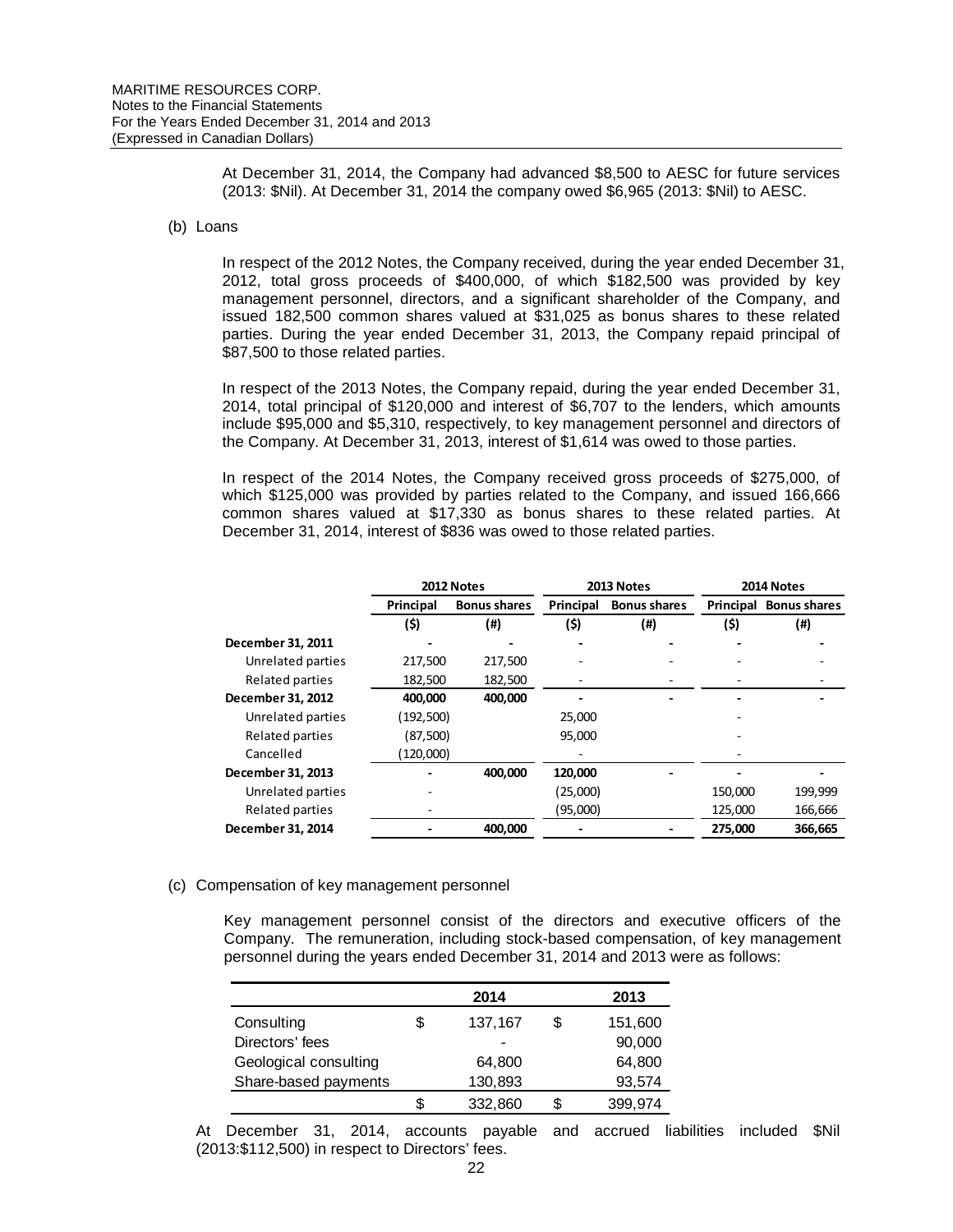From October 1, 2012, the Company agreed to compensate its 5 non-executive directors for their services, as to \$1,500 per month for each non-executive director. The Company and the 5 non-executive directors agreed to terminate the arrangement effective with January 1, 2014.

(d) Other

At December 31, 2014, \$664 (2013:\$Nil) was owed to a director of the Company in respect of expenses incurred on behalf of the Company.

# **14. INCOME TAXES**

A reconciliation of income taxes at statutory rates with the reported taxes is as follows:

|                                                                    |    | 2014            | 2013       |
|--------------------------------------------------------------------|----|-----------------|------------|
| Earnings (loss) for the year                                       | S  | $(554, 559)$ \$ | (689, 826) |
|                                                                    |    |                 |            |
| Expected income tax (recovery)                                     | \$ | $(144,000)$ \$  | (178,000)  |
| Change in statutory, foreign tax, foreign exchange rates and other |    | (16,000)        | (23, 934)  |
| Permanent Difference                                               |    | 41.000          | 30,000     |
| Impact of flow through share                                       |    | 20,000          | 6,000      |
| Change in unrecognized deductible temporary differences            |    | 99,000          | 138,000    |
| Total income tax expense (recovery)                                |    | ۰               | (27, 934)  |

The significant components of the Company's deferred tax assets that have not been included on the consolidated statement of financial position are as follows:

|                                                | 2014                 | 2013      |
|------------------------------------------------|----------------------|-----------|
| Deferred tax assets (liabilities)              |                      |           |
| Exploration and evaluation assets              | $(292,000)$ \$<br>\$ | (270,000) |
| Share issue costs                              | 7.000                | 6,000     |
| Non-capital losses available for future period | 494,000              | 374,000   |
|                                                | 209,000              | 110.000   |
| Unrecognized deferred tax assets               | (209,000)            | (110,000) |
| Net deferred tax assets (liabilities)          |                      |           |

The significant components of the Company's temporary differences, unused tax credits and unused tax losses that have not been included on the consolidated statement of financial position are as follows:

|                                                | 2014          | <b>Expiry Date Range</b> | 2013          | <b>Expiry Date Range</b> |
|------------------------------------------------|---------------|--------------------------|---------------|--------------------------|
| <b>Temporary differences</b>                   |               |                          |               |                          |
| Exploration and evaluation assets              | (1, 164, 000) | No expiry date           | \$(1,078,000) | No expiry date           |
| Investment tax credit                          | 14.000        | 2020 to 2034             | 14.000        | 2020 to 2033             |
| Share issue costs                              | 27,000        | 2035 to 2038             | 22,000        | 2034 to 2037             |
| Non-capital losses available for future period | 1,900,000     | 2015 to 2034             | 1,438,000     | 2014 to 2033             |
| Canada                                         | 1.900.000     | 2015 to 2034             | 1,438,000     | 2014 to 2033             |

Tax attributes are subject to review, and potential adjustment, by tax authorities.